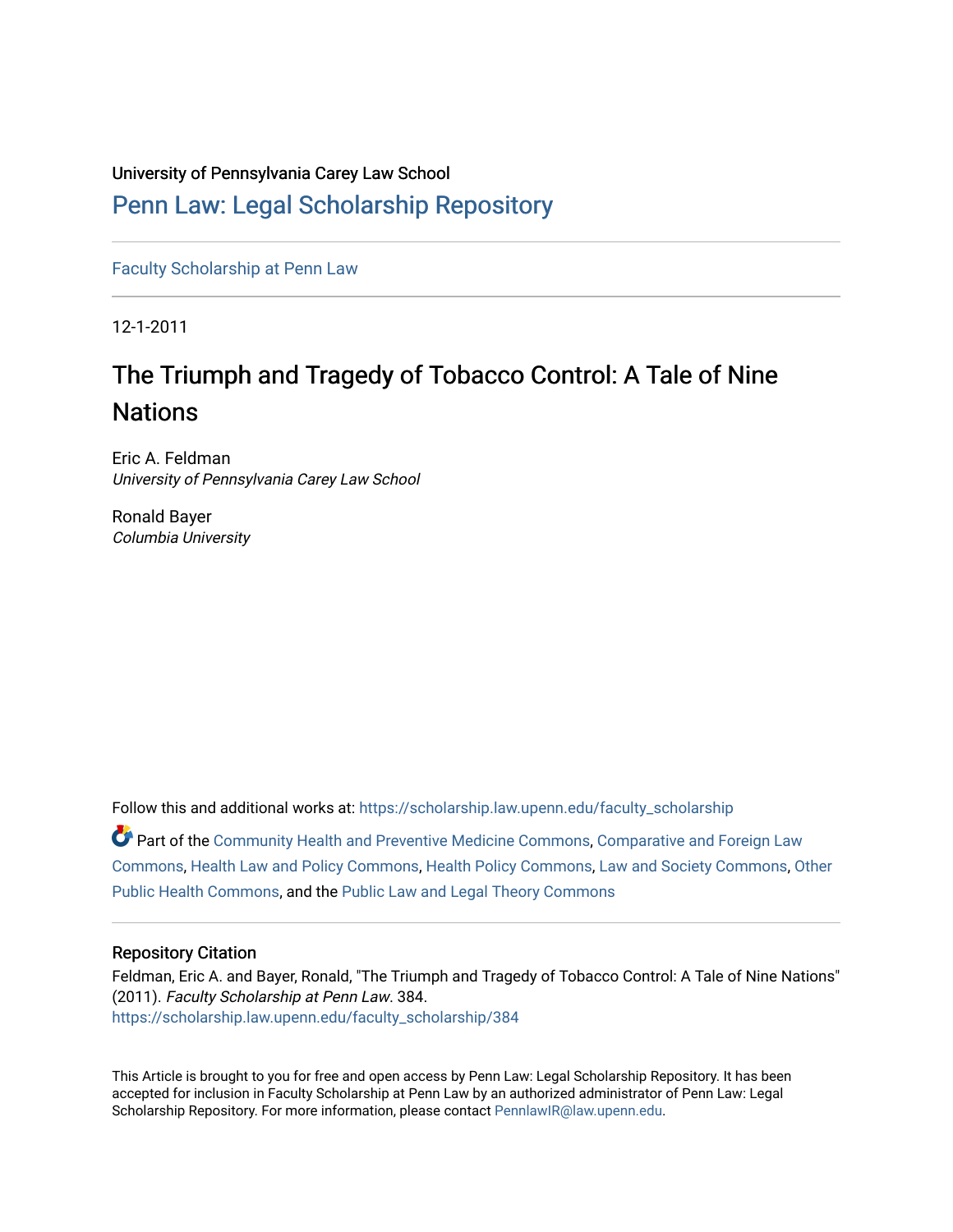# The Triumph and Tragedy of Tobacco Control: A Tale of Nine Nations

## Eric A. Feldman<sup>1</sup> and Ronald Bayer<sup>2</sup>

1University of Pennsylvania Law School, Philadelphia, Pennsylvania 19104; email: efeldman@law.upenn.edu

<sup>2</sup>Mailman School of Public Health, Columbia University, New York, NY 10032; email: rb8@columbia.edu

Annu. Rev. Law Soc. Sci. 2011. 7:79–100

The *Annual Review of Law and Social Science* is online at lawsocsci.annualreviews.org

This article's doi: 10.1146/annurev-lawsocsci-102510-105427

Copyright  $\odot$  2011 by Annual Reviews. All rights reserved

1550-3585/11/1201-0079\$20.00

#### **Keywords**

smoking, social gradient, comparative law

#### **Abstract**

The use of law and policy to limit tobacco consumption illustrates one of the greatest triumphs of public health in the late twentieth and early twenty-first centuries, as well as one of its most fundamental failures. Overall decreases in tobacco consumption throughout the developed world represent millions of saved lives and unquantifiable suffering averted. Yet those benefits have not been equally distributed. The poor and the undereducated have enjoyed fewer of the gains. In this review, we build on existing tobacco control scholarship and expand it both conceptually and comparatively. Our focus is the social gradient of smoking both within and across borders and how policy makers have been most effective in limiting smoking prevalence among the more privileged segments of society. To illustrate that point, we reference a range of literature on tobacco taxation, advertising, and public smoking in five economically advanced democracies—France, Germany, Japan, the United Kingdom, and the United States—and four less developed nations—India, China, Brazil, and South Africa—that together comprise 40% of the world's population.

*79*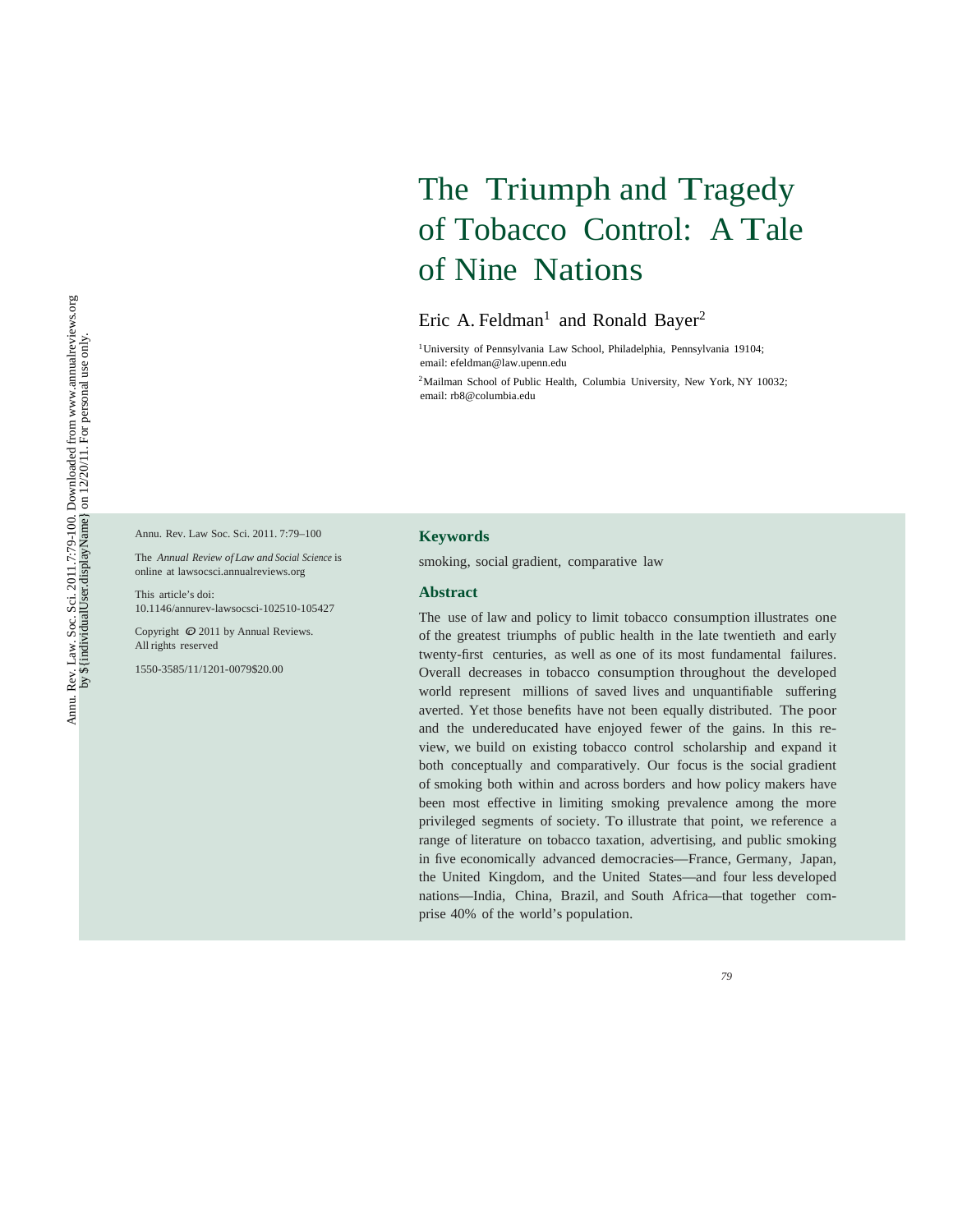#### **INTRODUCTION**

Smoking has long been a marker of social standing, and in the first decades of the twentyfirst century the social significance of smoking shows no sign of diminishing. The cycle started early in the twentieth century when the habit of smoking took root among the elite; later it was taken up by the masses, and its meaning was transformed from a testament of fine manners to a demonstration of individual shortcomings. As the catastrophic health consequences of smoking became increasingly clear, governments throughout the developed world initiated tobacco control policies, and those policies sharply reduced smoking prevalence. In a compelling endorsement of the positive impact of public health policy, the number of people who smoked in the United States and Western European countries tumbled between 1965 and 2005 (Feldman & Bayer 2004, p. 300). Contained within that story of success, however, is a less sanguine tale. As smoking rates were dropping, sometimes precipitously, among the more privileged, tobacco consumption among those at the lower end of the social ladder dropped less dramatically.

Echoing the arc of tobacco consumption and control in the developed world is an even broader story. The overall decrease in tobacco consumption in developed nations has coincided with the steady growth of smoking in many other parts of the world. In China, for example, approximately 300 million people are smokers, and one million die annually from tobacco-related diseases (Campaign for Tobacco-Free Kids 2009). In addition to a social gradient that describes tobacco consumption within national borders, therefore, we now have a global social gradient, where information about a given nation's per capita income, level of education, and public health infrastructure enables one to predict the overall rate of tobacco use.

The use of law and policy to limit tobacco consumption thus illustrates one of the greatest triumphs of public health in the late twentieth and early twenty-first centuries, as well as one of

its most fundamental failures. Overall decreases in tobacco consumption throughout the developed world represent millions of saved lives and unquanti fiable suffering averted. Yet those bene fits have not been equitably distributed; those who already bear disproportionate social burdens—the poor, the undereducated—have enjoyed far fewer of the gains.

Over the past decade, scholars have looked carefully at certain aspects of tobacco control. The literature on tax increases and consumption patterns in the United States, for example, is substantial. Yet only a limited amount of work is being done on tobacco policy from a comparative perspective. Even more striking, literature on the politics of tobacco control within nations is sparse. In this review, we build on existing tobacco control scholarship and expand it both conceptually and comparatively. Our focus is the social gradient of smoking both within and across borders and how policy makers have succeeded in limiting smoking prevalence among some but not all segments of society. To illustrate that point, we reference a range of literature on tobacco taxation, advertising, and public smoking in five economically advanced democracies—France, Germany, Japan, the United Kingdom, and the United States. To illuminate the landscape of tobacco control policy in less developed nations, we focus on the world's two most populous nations, India and China; Brazil, the most populous nation in South America; and South Africa, the second most populous nation in Africa and one with a highly regarded tobacco control strategy. In all, these countries comprise 40% of the world's population.

Efforts within individual nations to limit the consumption of tobacco must be seen in light of international tobacco policy, speci fically the World Health Organization's (WHO) Framework Convention on Tobacco Control (FCTC). Few areas of public health policy have broken free of national borders and gone global with as much force as tobacco control. Defying the conventional wisdom that the WHO's limited budget and muted moral authority disable it from playing a signi ficant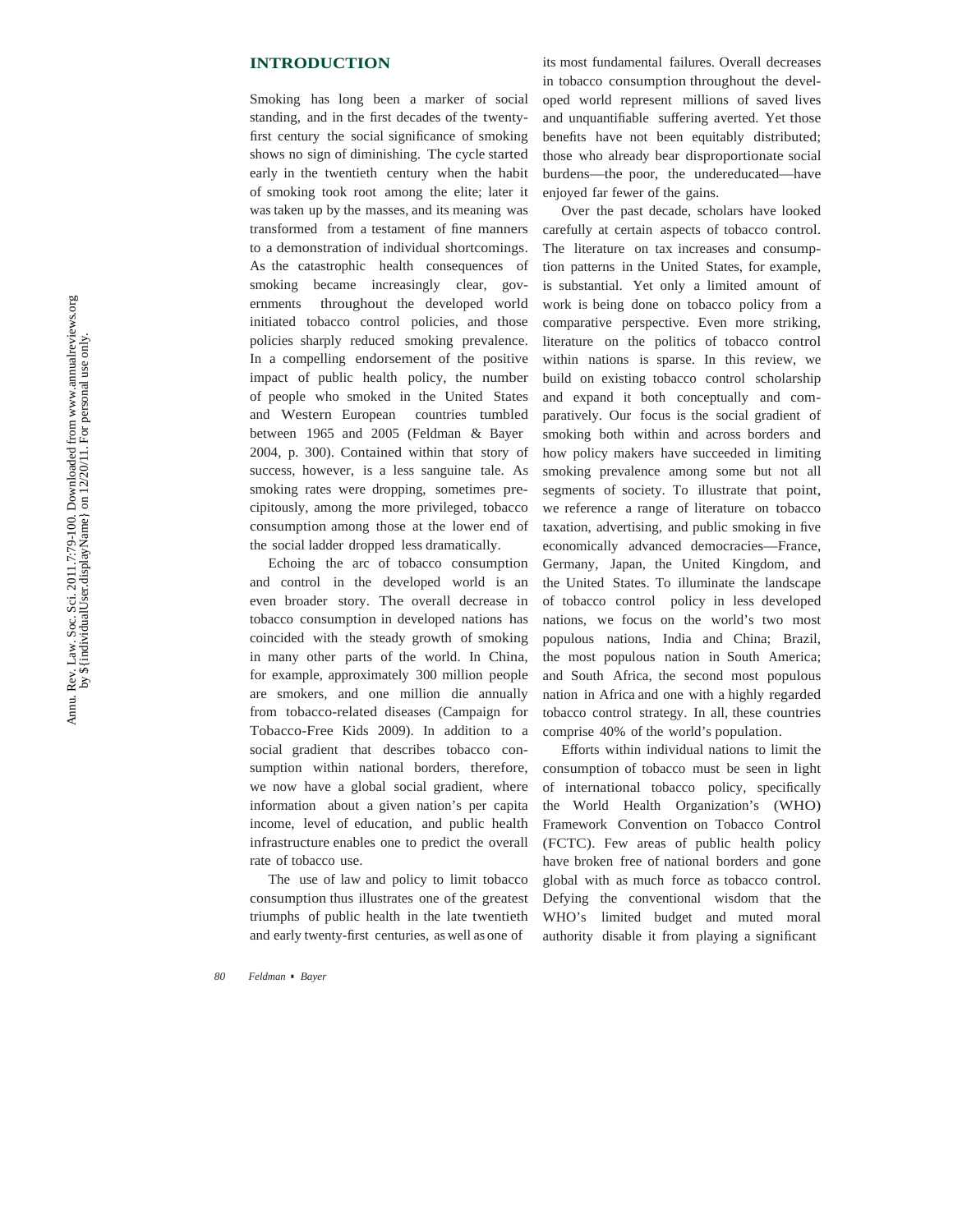role in international affairs, in 1996 the World Health Assembly adopted a resolution urging the WHO to develop an international tobacco control agreement (WHO 1996). Two years later, the WHO's new director general, Gro Harlem Brundtland, made tobacco control her highest priority. At New York's influential Council on Foreign Relations, she made the case for a global approach:

Tobacco-related diseases are spreading like an epidemic and are likely to be killing 10 million people a year around 2020 *. . .* . Into the next century, tobacco will climb the ladder to be the leading cause of disease and premature death worldwide .... We have the evidence. We know what works. Tightening legislation against advertising, increasing tobacco taxes and controlling the marketing of cigarettes will make a difference for the health of future generations worldwide *. . .* . This is not a challenge confined to independent states. It is a global challenge. (Brundtland 1999)

By 1999, the WHO had drafted the FCTC, the first treaty negotiated under its auspices (WHO 2003).

Among the areas the FCTC addresses are restrictions on tobacco advertising, sponsorship, and promotion; the creation of new packet warnings for tobacco products; and the zoning of public space to limit the harms of environmental tobacco smoke (or secondhand smoke). Because the WHO's regulatory powers are limited, however, the FCTC's provisions are aspirational, and national laws remain the most important factor in determining tobacco control policy. Article 6 of the FCTC, for example, declares: "Without prejudice to the sovereign right of the Parties to determine and establish their taxation policies, each Party should take account of its national health objectives concerning tobacco control and adopt or maintain, as appropriate, measures which may include: (a) implementing tax policies and, where appropriate, price policies, on tobacco products so as to contribute to the health objectives aimed at reducing tobacco consumption" (WHO 2003).

Similarly, in pressing for the control of public smoking and for limitations on advertising, the FCTC notes that parties must operate with deference to their existing laws. The FCTC's significance is thus more symbolic than practical; it indicates that the premier international health organization has made the elimination of smoking a core policy objective. Instead of treating the act of smoking as an individual preference or a legal right, it presents it as an unacceptable risk obligating the national and international community to intervene in the name of public health. Like the new social norms of tobacco consumption in the United States, the WHO's FCTC communicates the view that the world is better off without cigarettes and smokers.

Two questions continue to confront those committed to radically reducing tobaccorelated morbidity and mortality at the start of the twenty-first century. First, to what extent should strategies adopted in the prior decades be used further to reduce the prevalence of smoking? Second, how should we address the inequalities that characterize smoking behavior, which are inevitably reflected in inequalities in sickness and death? Part I of this paper examines restrictions on advertisements, changes in tax policy, and limits on smoking in public settings in a group of developed nations— France, Germany, Japan, the United Kingdom, and the United States. Part II turns to the developing world, specifically China, India, Brazil, and South Africa, and explores the contrast between the radical reduction of smoking in industrialized nations and the high prevalence of smoking in less developed countries.

## **PART I: THE INDUSTRIALIZED WORLD**

In the first half of the twentieth century, tobacco consumption rapidly escalated in the world's industrialized nations. Almost as quickly, with the emergence in midcentury of a scientific consensus that cigarette smoking posed a profound threat to the health of individuals and societies, there began an extraordinary movement to limit, control,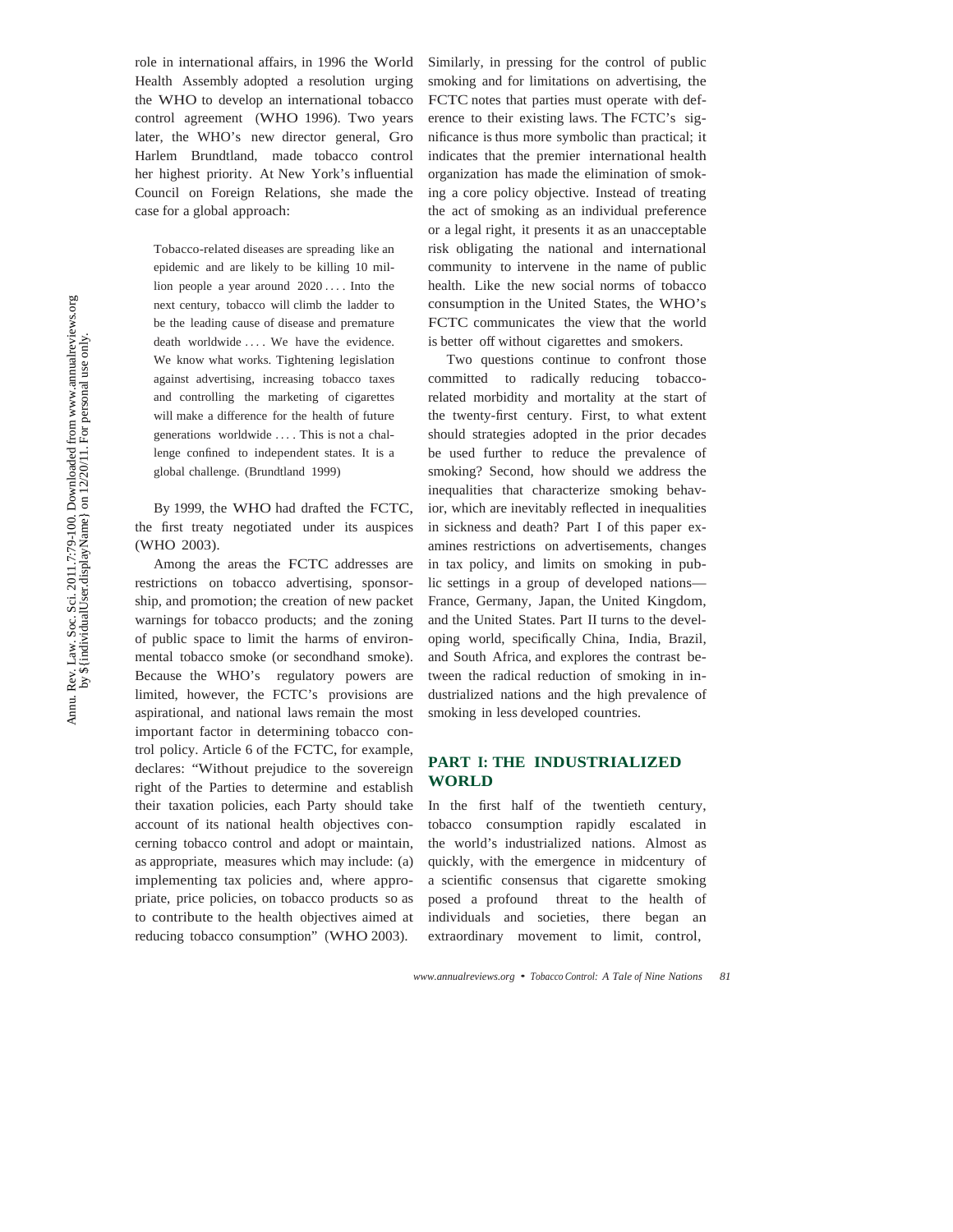**between 1963–1965 and 2002 Table 1 Changes in prevalence of smoking among men and women**

|                       | Men       |      | Women     |      |  |
|-----------------------|-----------|------|-----------|------|--|
|                       | 1963-1965 | 2002 | 1963-1965 | 2002 |  |
| <b>France</b>         | 72%       | 33%  | 33%       | 21%  |  |
| Germany               | 61        | 39   | 31        | 24   |  |
| Japan                 | 83        | 57   | 16        | 16.6 |  |
| <b>United Kingdom</b> | 68        | 28   | 43        | 26   |  |
| <b>United States</b>  | 52        | 26   | 34        | 21   |  |

Sources: Feldman & Bayer 2004, p. 300; Fukuda et al. 2005.

and ultimately eliminate tobacco use. What started as a campaign fueled by public health advocates and resisted by private and public actors dependent upon tobacco revenues had, by century's end, triggered far-reaching social, political, and economic changes in the United States and Western Europe. Between 1963 and 2002, the prevalence of smoking among men in the West was reduced by 50%; among women there were also significant if less dramatic achievements. **Table 1** underscores the magnitude of the changes in France, Japan, Germany, the United Kingdom, and the United States.

These striking achievements, at a population level, fail to make clear the deepening of a steep social gradient in smoking activity. With extraordinary rapidity, what had once promised to be a broadly democratic advance is increasingly inscribed by sharp class disparities. By 1974, the gradient in the United States was already clear: 52% of men with no high school diploma smoked, but that was true for only 28% of those who had graduated from college. By 2000, the rate of smoking had declined to 36% among men with less than a high school education and to 11% among those with a bachelor's degree or higher. A similar pattern was found among women. Whereas 36% of less educated women smoked in 1970, 25% of those with university degrees smoked; 16 years later, the rates were 27% and 10%, respectively. In Great Britain and France, the smoking rate at the end of the twentieth century was 2.3 times higher among men with low versus high educational attainment. For women in Great Britain, the

*82 Feldman* · *Bayer*

differential was 2.5, and in France it was 1.4 (Feldman & Bayer 2004, p. 304).

For much of the postwar era, the rates of smoking among Japanese men were almost twice that of other developed nations. In 1965, 83.2% of men smoked, and in 1997 57.6% were still smokers (Honjo & Kawachi 2000). Among women, there was virtually no change in that same 20-year period. More striking, the steep social gradient in terms of income and education that characterizes smoking in Western Europe and the United States was all but absent. Ten years later, in 2004, a study found virtually no change in smoking at the population level among men. When the analysis was stratified by age, however, the impact of income among those 25–39 was most obvious. Thus, although overall smoking rates remained high, "the impact of income on smoking was not much smaller than in other industrialized nations" (Fukuda et al. 2005).

As industrialized nations sought to confront both an industry that manufactured a toxic product and a deeply embedded pattern of social behavior, they pursued a common set of strategies. Among the first interventions was the requirement that cigarette packages and advertisements include warning labels. But warnings alone were quickly understood to be insufficient to counteract the impact of advertising. As a result, public health advocates began to press for limits or bans on the advertising and promotion of tobacco products (Board Trustees Am. Med. Assoc. 1986). Only rarely, as we discuss below, have such prohibitions raised questions about unacceptable intrusions on freedom of expression.

In addition to their focus on advertising restrictions, tobacco control advocates have also pressed for price-based regulations. Tobacco has long been the object of taxation, and tobacco taxes have represented an important source of government revenue. By the 1980s, some economists began to argue that certain costs of smoking—healthcare expenditures and lost productivity, for example—represented negative externalities (Hodgson 1992). Those costs could be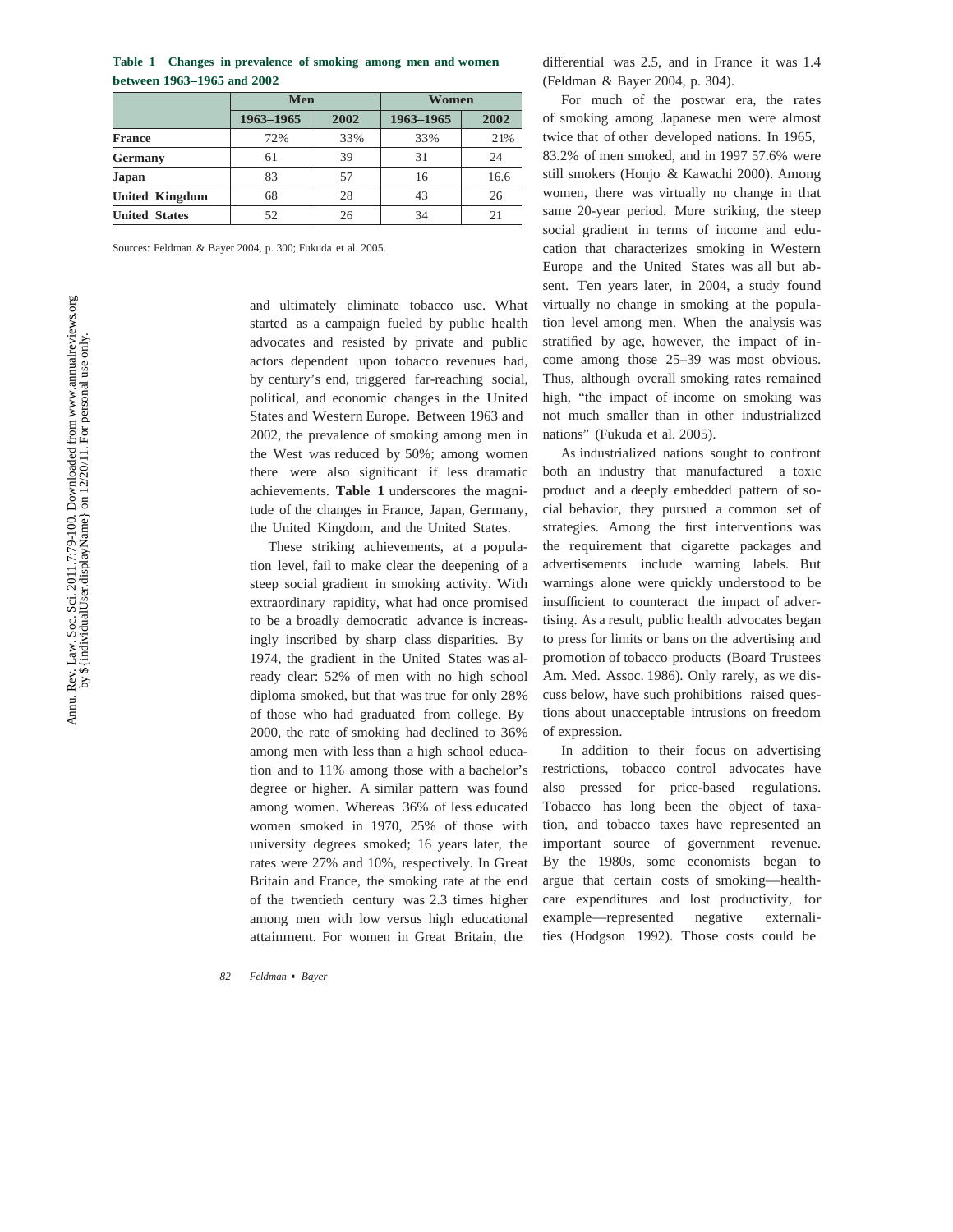internalized, they claimed, through the imposition of taxes. Such justifications assumed less importance as public health officials increasingly asserted that the purpose of taxation was the suppression of demand. The extent to which the elasticity of demand was affected by the addictive nature of nicotine was a matter of some dispute, but the fact that prices could affect consumption, particularly by adolescents and others with limited disposable income, was beyond question. Whether such taxes are unacceptably regressive in light of the social gradient, or whether the increased burden on the relatively poor could be justified by the extent to which such burdens advance the health of those compelled to pay higher prices for cigarettes, remains controversial.

Finally, governments have moved to restrict smoking in public settings. Such moves often occurred before the evidence of harm to nonsmokers was substantiated (Takeshi 1981), but ultimately science provided a powerful warrant for such environmental measures. Although third-party harms remained central to the argument for extending restrictions on public smoking, it was clear to careful observers that an equally important goal was to affect the behavior of smokers themselves.

#### **Advertising**

Tobacco advertising had been the target of public health campaigns since the 1960s, but by the 1990s evidence clearly revealed that partial restrictions on advertising were ineffective because they resulted in the placement of promotional materials in unaffected media. France, in 1994, came early to the notion of a total ban on advertising. In the United Kingdom, the Tobacco Advertising Promotion Act of 2002 imposed a total prohibition on both advertising and the sponsorship of sporting events. Germany however, resisted this trend. **Table 2** underscores this point.

It is against this backdrop that the move by the European Union to ban all forms of tobacco advertising should be understood. In 2002, despite the opposition of Germany, the

European Union voted to prohibit advertising in magazines, in newspapers, on the Internet, and at international sports events (BBC News 2002). Three years later, the EU's Tobacco Advertising Directive went into effect, and the EU Commissioner for Health and Consumer Protection stated: "Banning tobacco advertising is one of the most effective ways of reducing smoking" (Assoc. Press 2005). In 2006, the European Court of Justice rejected Germany's challenge to the bans. Focused solely on the question of whether such regulations were a legitimate exercise of EU-wide authority, and not whether the issue of restrictions on advertising represented an intrusion on human rights, the Court stated that "the prohibitions of advertising and sponsorship meet the conditions for them to be adopted for the purpose of the establishment and functioning of the internal market" (quoted in Newman & Bodoni 2006).

The situation in the United States was dramatically different, with First Amendment jurisprudence providing a constitutional protection for advertising unparalleled in other industrial democracies. Building on its prior decisions protecting commercial speech, the Supreme Court in 2001 ruled against an effort by Massachusetts to limit billboards that advertised cigarettes proximate to schools (*Lorillard Tob. Co. v. Reilly* 2001). With this history in mind, the Food and Drug Administration (FDA) drafted new tobacco control legislation in 2009. The new regulations sought to prohibit outdoor advertising within 1,000 feet of schools and playgrounds, limit advertising to a simple block text on white background (the "tombstone" format) in publications with a significant youth readership, limit advertising in video to static black and white, and ban brand name sponsorships of sporting and cultural events (Family Smoking Prevention and Tobacco Control Act, 2009). The FDA's approach fell far short of the European Union's effort to prohibit advertising in all print media, but it did not go unchallenged. The American Civil Liberties Union, questioning the constitutionality of the proposed regulations, stated that "regulating commercial speech for lawful products *only*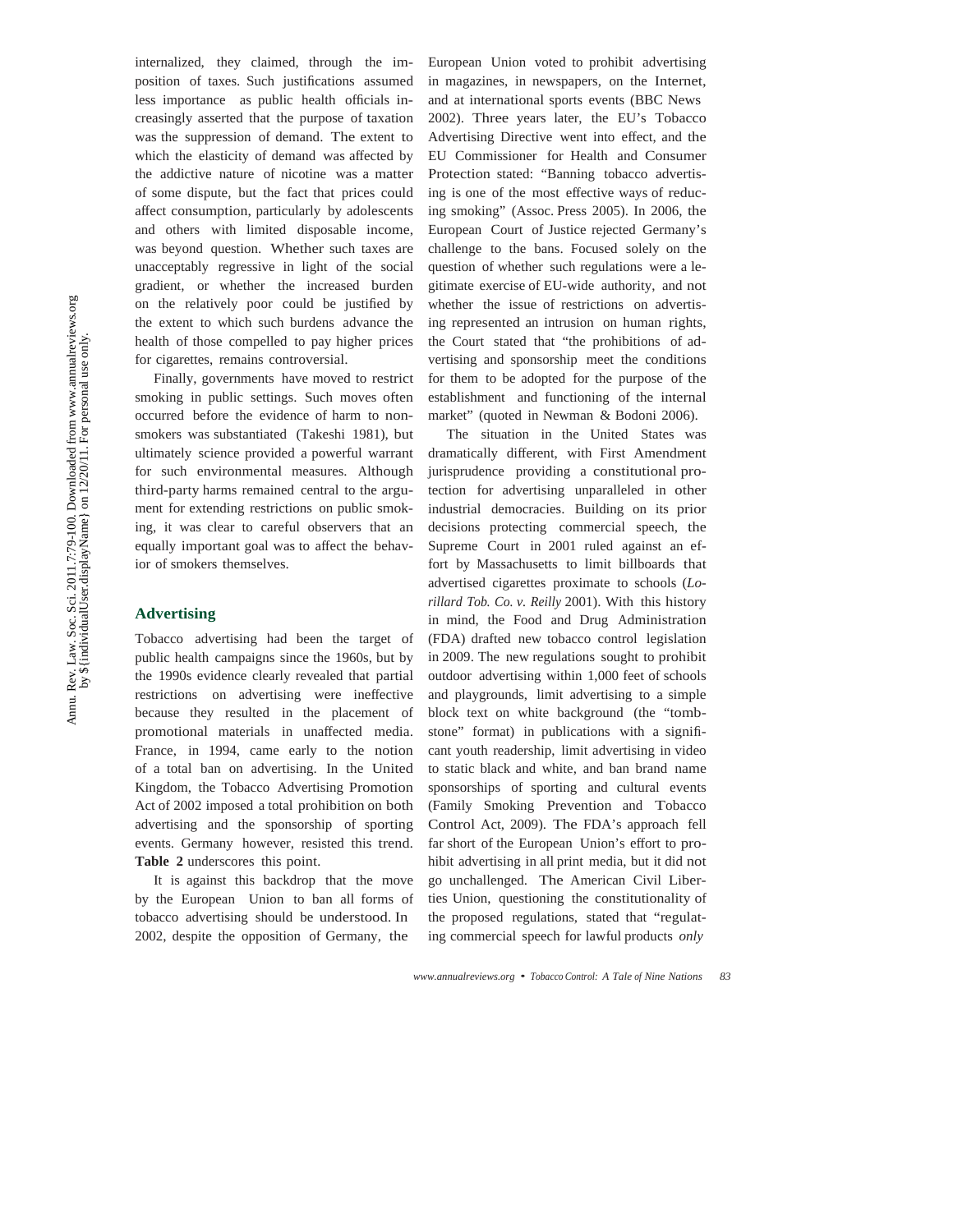**Table 2 Legislation on direct advertising of tobacco products, 2006**

|                       |              | <b>Locally printed</b> |                   |               |
|-----------------------|--------------|------------------------|-------------------|---------------|
|                       | Television,  | magazines and          |                   |               |
|                       | cable, video | newspapers             | <b>Billboards</b> | <b>Cinema</b> |
| <b>France</b>         | Ban          | Ban                    | Ban               | Ban           |
| Germany               | Ban          | No restrictions        | No restrictions   | Partial       |
| <b>United Kingdom</b> | Ban          | Ban                    | Ban               | Ban           |

Source: WHO Reg. Off. Eur. 2007.

because those products are widely disliked" even for cause—was a dangerous precedent. "The antidote to harmful speech can be found in the wisdom of countervailing speech—not in the outright ban of the speech perceived as harmful" (Am. Civil Lib. Union 2009).

Similar civil liberties concerns do not explain the state of advertising restrictions in Japan, however. Although the Tobacco Enterprise Law of 1984 discouraged "excessive" advertising, it imposed no sanctions. Rather, the limited tobacco advertising in Japan is explained by the powerful influence of Japan's own tobacco industry, which did not favor spending money on advertising and indeed had much to fear from campaigns that might lure smokers to newly available American products. The first guidelines to restrict advertising were issued in 1989 and imposed limits on television and radio ads (Feldman 2006). A decade later, new regulations were issued banning ads on television, radio, and the Internet and in movie theaters. In addition, the rules discouraged advertising in publications that appealed to youth and women and banned billboards within 300 feet of schools. The ubiquitous posters on buses, subways, and trains remained untouched. In 2004, after the approval of the WHO's FCTC, the Japanese government moved to impose more restrictive measures, banning ads on trains and buses (Feldman 2006). Strict limits were also placed on the frequency of newspaper advertisements, limiting them to 12 per year. Thus, legal restrictions on tobacco advertising in Japan are weaker than in many other industrialized nations, but they have been strengthened in recent years and, along with industry

self-regulation, have contributed to an overall decline in tobacco advertising.

#### **Taxes**

The move toward broad policy convergence among industrialized nations is also reflected in their shared recognition of the central role that taxes can play in reducing tobacco consumption. In 2010, experts from 12 nations met under the auspices of the International Agency for Research on Cancer to review and assess the evidence on tax and price policies in tobacco control. There was, asserted the group, "sufficient" evidence to conclude that there was a negative relationship between cigarette prices and cigarette consumption in countries at all levels of income. "Individual-level or household-level data corroborate an inverse relationship between cigarette price and total demand" (Chaloupka et al. 2010). Speaking to the issue of the social class dimensions of such taxation in industrialized nations, the expert group concluded that there was "strong" evidence that in high-income countries tobacco use among lower-income populations was more responsive to tax and price increases than was the case for higher-income populations. This important international review merely confirmed what was already understood by public health officials in individual industrialized nations.

In Great Britain, the taxation of cigarettes for purposes of public health began in the 1970s, and thereafter there were annual tax increases. In the 1990s, the social class gradient and the incidence of taxation became a central issue for those concerned about equity.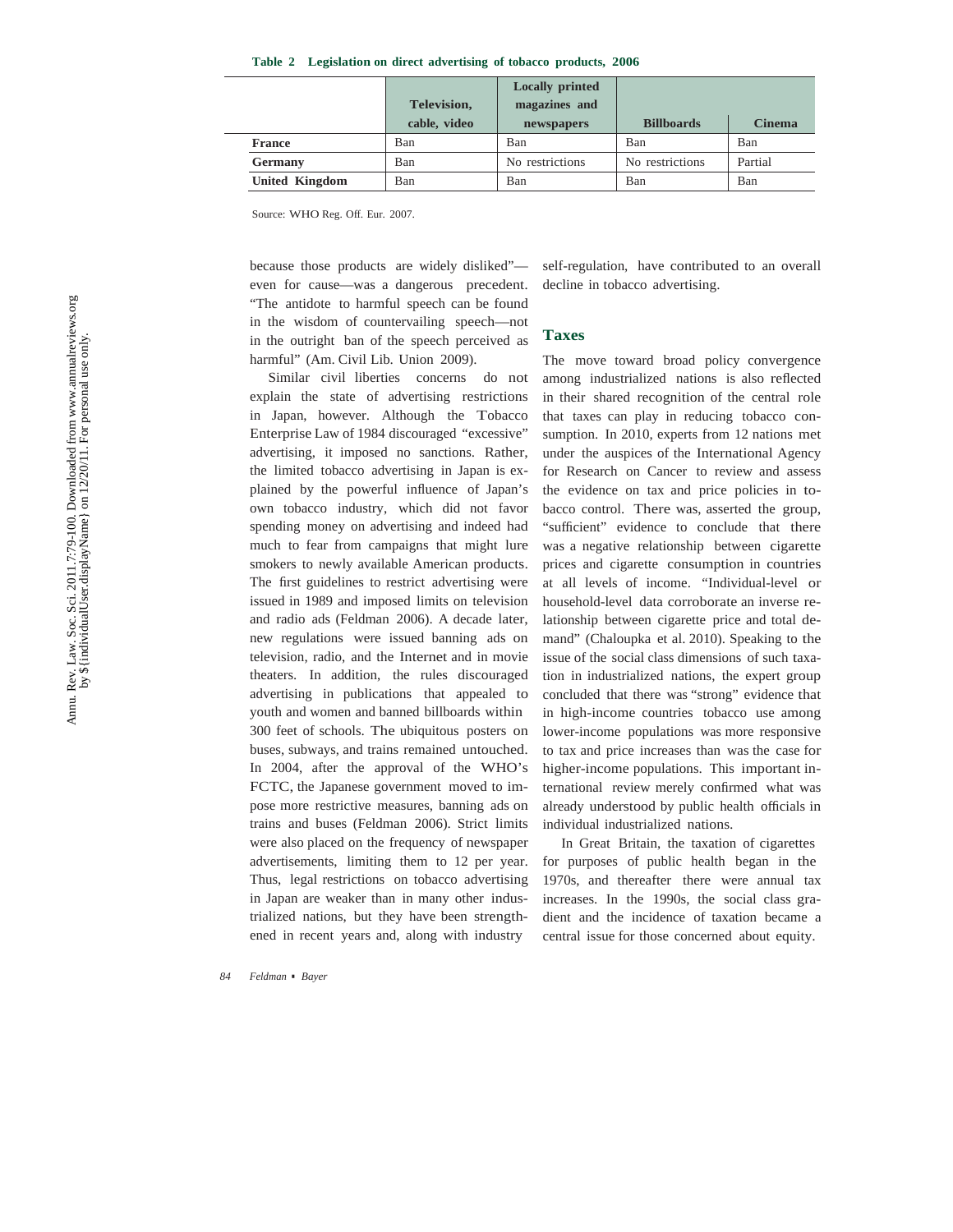Nevertheless, the centrality of tax policy to reducing population-level tobacco use led in 1992 to the policy report *The Health of the Nation*, in which the government stated that it would raise the tax on cigarettes at least 3% per year to help reduce smoking. Tax rates continued to rise in the next years, in part because they were linked to inflation. In 2010, the activist group Action on Smoking and Health argued for yet another tax hike: "[When] tax accounts for over 75 per cent of the retail cost of a typical packet of cigarettes[,] is there justification for raising the tax level further? We believe there is" (Reed 2010, p. 5).

In France, tobacco consumption increased throughout the 1980s, defying the pattern in the United States and other economically advanced democracies, and remained stable in the early 1990s. There, the enactment of the muscular Evin Law in 1991, which contained prescribed tax increases, had a demonstrable impact on tobacco consumption. A WHO analysis of the relationship between price and tobacco consumption in France concluded that from 1993 to 2000 tax increases caused the price of cigarettes to go up annually by 5%. More dramatically, legislation in 2003 raised the price of cigarettes by 40% and caused sales to fall by 33.5% (WHO Reg. Off. Eur. 2007). The impact of such taxes was not lost on financial analysts. As Morgan Stanley reported, "Of the various measures available to governments in reducing demand for tobacco, clearly the one that concerns the cigarette companies the most is rising taxation" (quoted in Joossens & Raw 2007, p. 14).

The situation has been different in Germany, where resistance to strict tobacco control measures has long been a characteristic of public policy. At the start of the twenty-first century, one analyst concluded that "Germany still ranks among the few European countries that have abstained from dramatic [tax] increases" (Frankenberg 2004). However, beginning in 2001, there were five annual tax increases on cigarettes, with the net result of a 33% rise in the real price of cigarettes (Hanewinkel & Isensee 2007). Then,

in 2010, the German government announced an increase of the tobacco tax. But on this occasion, the measure was clearly designed to enhance revenues to compensate for expected financial loses that would be incurred as a result of tax relief measures for the energy industry, which would lead to a revenue shortfall without higher taxes in other sectors.

In the United States, where pressing for tobacco tax increases had long been a central strategy of public health officials and activists, the financial crisis of 2008 drove states to increase cigarette taxes as a way of confronting fiscal concerns. Whatever the motivation, such levies were welcomed by those committed to reducing tobacco consumption. Because excise taxes on cigarettes are largely a matter of state and local policy, vast discrepancies characterize how effectively price has been used as a strategy for reducing consumption (Am. Lung Assoc. 2010). In 2010, New York State's tax of \$4.20 per pack led the nation. Four additional states had taxes above \$3.00. Twenty-one states, however, taxed cigarettes at less than \$1.00, and Missouri imposed a tax of only 17 cents. The extensive empirical evidence on the impact of tax increases (and consequent price increases) on overall cigarette consumption provided the foundation for those who lauded higher taxes and who decried the existence of states that failed to employ such a policy lever. For the American Lung Association, which lamented the failure to use cigarette tax revenues to fund smoking cessation programs, the answer to the question, "What is the appropriate level to tax cigarettes to protect public health?" is simple: "The higher the better" (Am. Lung Assoc. 2010, p. 35).

There were, however, some dissenting voices in the tobacco control community. Given the social gradient of tobacco consumption in the United States, there was concern about the burden of higher taxes on the relatively poor, who could not or would not give up cigarettes. Others were troubled by neo-prohibitionist implications. Robert Rabin, who for years oversaw the Robert Wood Johnson Foundation's work on tobacco and drug policy, expressed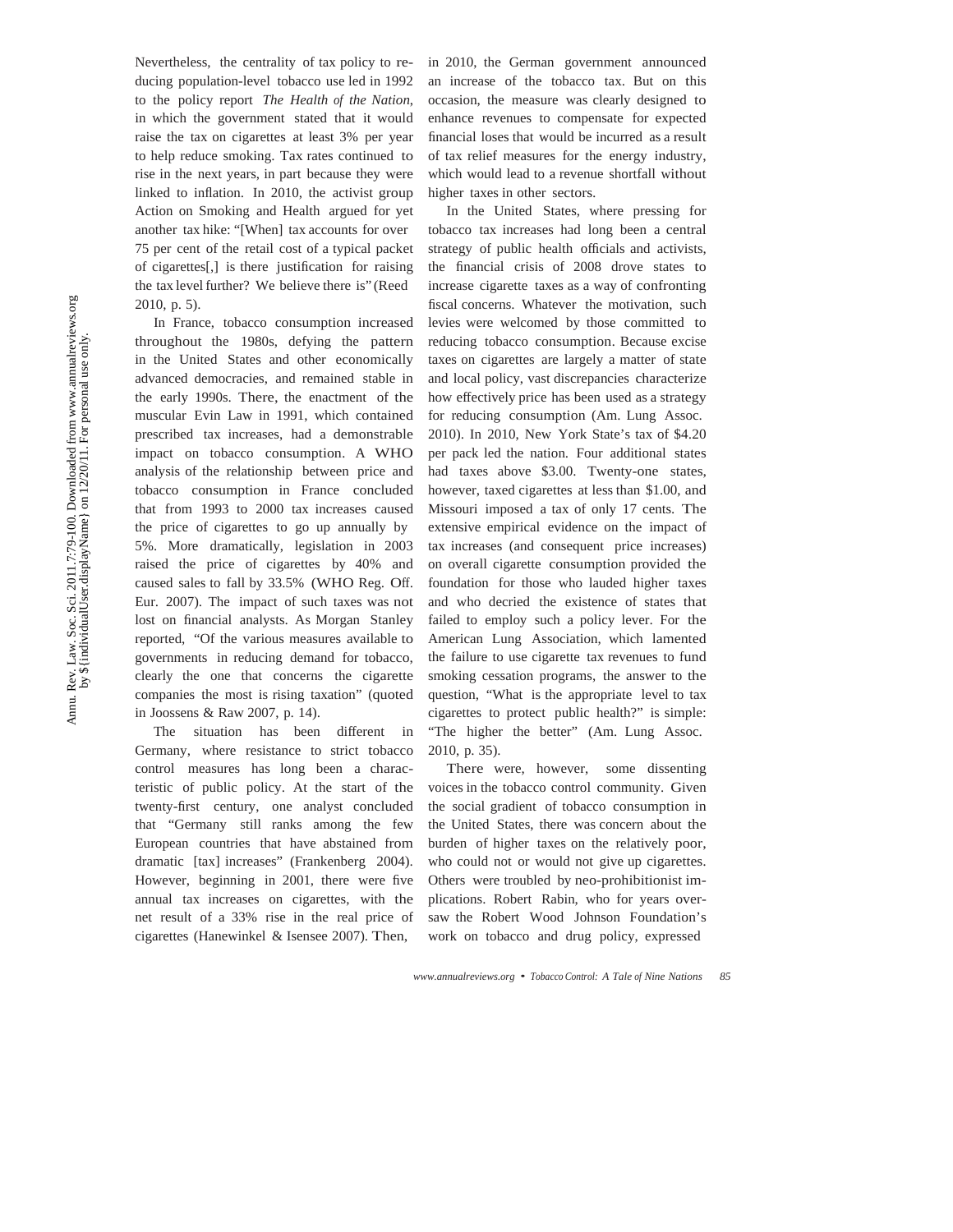|  |  | Table 3 Limits on public smoking in France, Germany, and the United Kingdom, 2001 |  |  |  |  |  |  |
|--|--|-----------------------------------------------------------------------------------|--|--|--|--|--|--|
|--|--|-----------------------------------------------------------------------------------|--|--|--|--|--|--|

|                       | <b>Health-care</b> | Government      |                    |                      | Indoor work     |
|-----------------------|--------------------|-----------------|--------------------|----------------------|-----------------|
|                       | settings           | facilities      | <b>Restaurants</b> | <b>Bars</b> and pubs | <b>places</b>   |
| <b>France</b>         | Partial            | Partial         | Partial            | Partial              | Partial         |
| Germany               | No restrictions    | No restrictions | No restrictions    | No restrictions      | No restrictions |
| <b>United Kingdom</b> | No restrictions    | No restrictions | Voluntary          | Voluntary            | No restriction  |

Source: WHO Reg. Off. Eur. 2002.

that worry pointedly: "Why not a de facto ban through aggressive use of the excise tax? As a practical concern, a smoking ban carries all of the attendant risks of smuggling and other illegal forms of access. The historical experience in the Prohibition Era has left an indelible imprint on American political thought. But more fundamentally, an outright ban raises the ethical issue of whether the state should engage in such a proactive course of paternalism" (Rabin 2008, p. 1753).

Japan, where smoking rates among men were higher than in other industrialized nations and where Japan Tobacco's intimate involvement with the state (the government owns 50%) has left an indelible mark on the politics of cigarette consumption, came late to the explicit use of tax policy to confront the challenge of tobacco consumption. Nevertheless, even there the global trend toward using tax policy to curb smoking was evidenced in 2010. In supporting a tax increase that would raise the price of cigarettes by 30%, the Ministry of Health declared that "tobacco poses health problems. It may be necessary to raise [the tax] to the levels of Europe" (Sanchanta 2009). "We hope the price increase will discourage smokers from buying cigarettes and eventually help them quit smoking" (McCurry 2010).

#### **Limits on Public Smoking**

Restrictions on smoking in public settings were slow to take hold in Europe, despite the efforts of tobacco control advocates who centered their arguments on the negative health consequences for nonsmokers. The WHO's regional office for Europe noted that by 2001 no member state had achieved the

*86 Feldman* · *Bayer*

goal of "eliminating involuntary exposure to tobacco smoke in all public places." **Table 3**  makes clear how limited progress had been in France, Germany, and the United Kingdom.

During the next decade, extensive changes would occur. Commenting on this transformation, *The Lancet* in 2007 noted: "Europe is finally stumbling out from under its centuriesold haze of cigarette smoke, as nations that have traditionally clung to their favourite vice" began to follow the examples set by Wales, Ireland, Scotland, Malta, Italy, and Sweden (Spinney 2007, p. 1507). As of mid-2007, smoking bans went into effect throughout the United Kingdom. France, which had introduced some of the first public smoking restrictions in Europe in 1992, moved in 2007 to impose new restrictions, this time with a very different commitment to enforcement. In 2009, those bans were extended to restaurants and bars (Eur. Public Health Alliance n.d.). In 2006, the complex federal politics of Germany, as well as the influence of the tobacco industry, thwarted initial efforts by Chancellor Angela Merkel to impose the kind of restrictions that had begun to characterize public spaces in other EU settings. Instead, Berlin imposed bans in federal government buildings, on trains, and in train stations, and the 16 Länder were left to determine their own regulations. Bavaria took the lead. In a 2010 popular referendum, 60% of voters endorsed a ban on smoking in all clubs, bars, restaurants, cafes, and "beer tents." The new restrictions, vehemently opposed by bar owners and restaurant associations, extended restrictions first imposed in 2008. Indicative of the changed political and cultural climate surrounding smoking in Europe, the European Commission's top health official declared in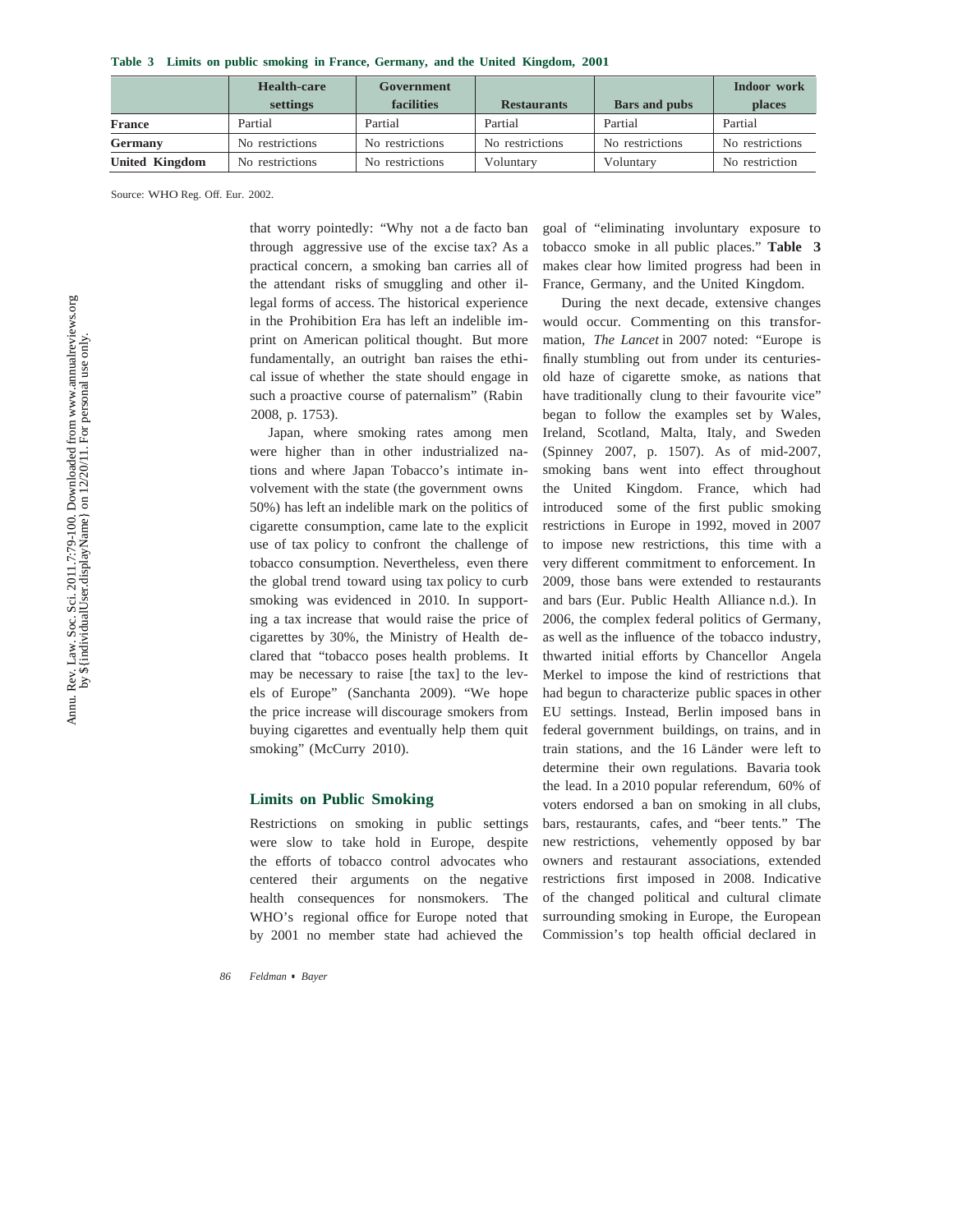October 2010 that he would press for EU-wide restrictions, stating that "we need a complete ban on smoking in all public spaces, transport and the workplace" (Phillips 2010).

In the United States, despite the passage of the Family Smoking Prevention and Tobacco Control Act and the FDA's new tobacco control mandate, regulating public smoking remains the prerogative of states and localities. As a consequence, limitations vary widely. The American Lung Association's 2010 Annual Report, *State of Tobacco Control*, presents a stark picture. In a grading system based exclusively on the regulation of public smoking, 22 states were given an "A" rating, including the entire West Coast, New England (with the exception of New Hampshire), New York, and New Jersey; 8 were given a B rating; and 12 states flunked, receiving an "F" rating. According to the American Nonsmoker's Rights Foundation, in 2011 almost 80% of the U.S. population lived in locales that banned smoking in workplaces and/or restaurants and/or bars (Am. Nonsmoker's Rights Found. 2011b); approximately 50% lived in areas that banned smoking in all workplaces, restaurants, and bars (Am. Nonsmoker's Rights Found. 2011c). Notably, although the American Lung Association expressed concern about what it characterized as "drastically" slow passage of comprehensive smoke-free laws, striking evidence revealed an increasing receptivity among public health advocates to ever more restrictive measures. Steven Schroeder (former president of the Robert Wood Johnson Foundation) and Kenneth Warner (former dean of the School of Public Health at the University of Michigan), for example, have noted approvingly the prospect of extending smoke-free laws to automobiles where children are present, residential apartments and condominiums, and public parks and beaches. Indeed, in 2010 New York's City Council passed legislation (Schroeder & Warner 2010, p. 202) proposed by the Commissioner of Health to prohibit smoking on all beaches, in all parks, and in all pedestrian malls, and there was little sign of public opposition to these restrictions. In

so doing, New York joined more than 500 other communities that had already taken such steps (Am. Nonsmokers' Rights Found. 2011a).

The picture looks very different in Japan, which among industrialized nations remains the least receptive to imposing extensive restrictions on smoking in public settings. But even Japan has experienced changes. In 2003, the country's most significant tobacco control legislation, the Health Prevention Law, went into effect. Despite its weak wording, it has spurred a wide range of actions. Ten private railway companies in the Tokyo Metropolitan area, for example, banned smoking in all their stations. West Japan Railway, a major carrier, banned smoking at all of its 1,200 stations (Feldman 2006, p. 778). In 2006, 60 municipalities whose residents constitute 10% of Japan's population—had some form of tobacco regulation, including in some cases prohibitions on smoking on sidewalks. However, only in 2010 did the Ministry of Health propose regulations requiring local governments to ban smoking in schools, hospitals, offices, and buses, but it continued to allow restaurants, bars, and hotels to maintain smoking areas. Kanagawa, Japan's second largest (of 47) prefecture, with 9 million residents, enacted a statute in 2010 that largely mirrored the Health Minister's proposals (*Japan Today* 2009).

#### **Denormalization**

Each of these policy strategies—bans on advertising, increasingly steep excise taxes, and ever more restrictive measures regarding public smoking—contributed to a drop in smoking prevalence. It would be a mistake, however, to examine each policy in isolation and not observe their cumulative and synergistic impacts. Perhaps most striking has been how the increasingly restrictive policy context has contributed to the transformation of social norms surrounding smoking. As social historian Allan Brandt (1998) put it, during the latter part of the twentieth century, the "aroma" of smoke had become a "stink."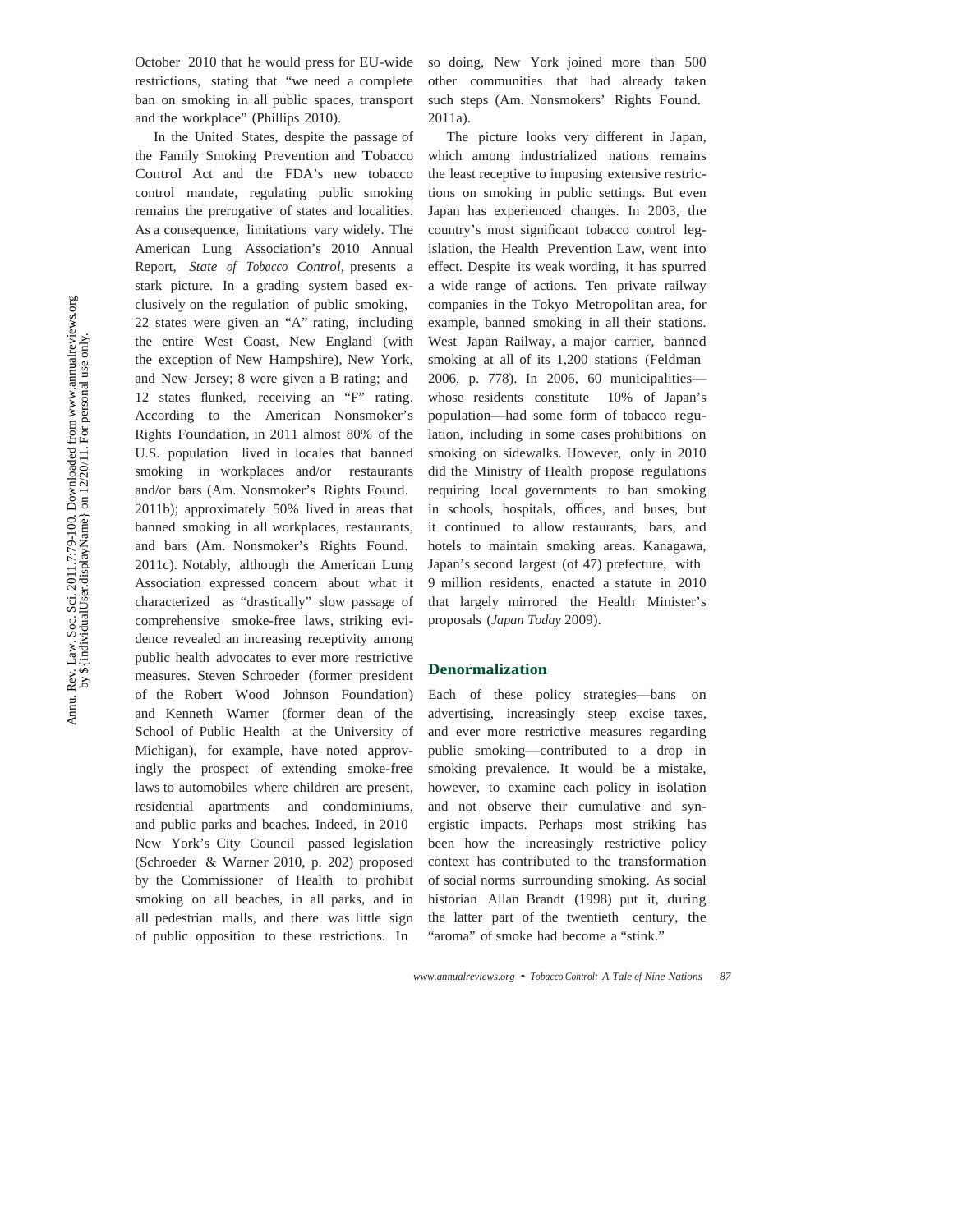The process of denormalizing smoking was at first the consequence of the public health interventions discussed above. But as evidence began to accumulate about how denormalization itself could have a significant impact on the prevalence of smoking, a striking change occurred. Tobacco control advocates and public policy makers began to explicitly pursue denormalization, seeing it not simply as a desirable consequence of other policy interventions but as a discrete policy goal. A Massachusetts tobacco control program thus noted, "norms that allow smokers to smoke in most venues, including while at work or home, provide little incentive to quit" (ABT Assoc. et al. 2000, pp. 79–80). Florida's tobacco control efforts sought to "deglamorize" smoking, and the extent to which students were "less likely to buy into the allure of tobacco" was reviewed as a mark of their efforts' impact (Bauer et al. 2000).

California's campaign to "denormalize" tobacco consumption sought "to push tobacco use out of the charmed circle of normal desirable practice to being an abnormal practice" (Calif. Dep. Health Serv. 1998). Lauding the efforts of the California Health Department, Gilpin et al. (2004) embraced the force of social conformity, noting, "In a society where smoking is not viewed as an acceptable activity, fewer people will smoke, and as fewer people smoke, smoking will become ever more marginalized" (p. 38).

In Europe as well, the utility of denormalization has been embraced. In 2007, a report from the Directorate General of Health and Consumer Protection of the European Commission titled "Towards a Europe Free from Tobacco Smoke" noted that among the bene fits of restrictions and limits on public smoking was that "they contributed to the denormalization of smoking within society" (Eur. Commission 2007, pp. 8, 24). That broad transformation would, according to the report, contribute to facilitating quitting by smokers and discourage children and adolescents from beginning to smoke. By 2010, the process of denormalization had become so important to those committed to advancing the public health agenda that the

editor of *Tobacco Control*, the leading international academic tobacco research and policy journal, argued that "score card" accounts of progress on tobacco control should be complemented with data on the "diverse ways that the positive culture of smoking has been eroded" (Chapman & Freeman 2008, p. 31).

The current state of affairs with regard to adult smoking in developed nations that have already adopted muscular tobacco control programs poses a difficult ethical and policy challenge. In the United States, smoking among adults stabilized between 2006 and 2008. In Europe, EU observers stated that "overall prevalence has reached a level from which it will be difficult to show further decline unless substantially stronger measures are implemented" (WHO Reg. Off. Eur. 2007). For some, the data suggested that there was no alternative but to further tighten the public health vise. The goal of limiting tobacco-related morbidity and mortality provided ample warrant for pressing on. Others were less certain. Rabin (2008, p. 1754) has thus noted: "It is important to retain perspective on the fact that for some smoking is a pleasurable and/or psychologically rewarding experience. And correlatively, we should not lose perspective on the question of how restrictive a society we want to create—that is, how far we want to go in reducing individual autonomy, including what can be perceived as selfdestructive behavior." The issues are especially complex because signi ficant decreases in the prevalence of smoking at the population level can only be achieved if measures are targeted at those at the lower end of the social gradient. To the extent that such individuals will bear the burden of increasingly restrictive interventions, questions of equity are paramount.

## **PART II: LOW- AND MIDDLE-INCOME NATIONS**

#### **General Global Gradient**

Even as smoking rates were about to enter a period of decline in developed nations, rates began to climb in developing countries,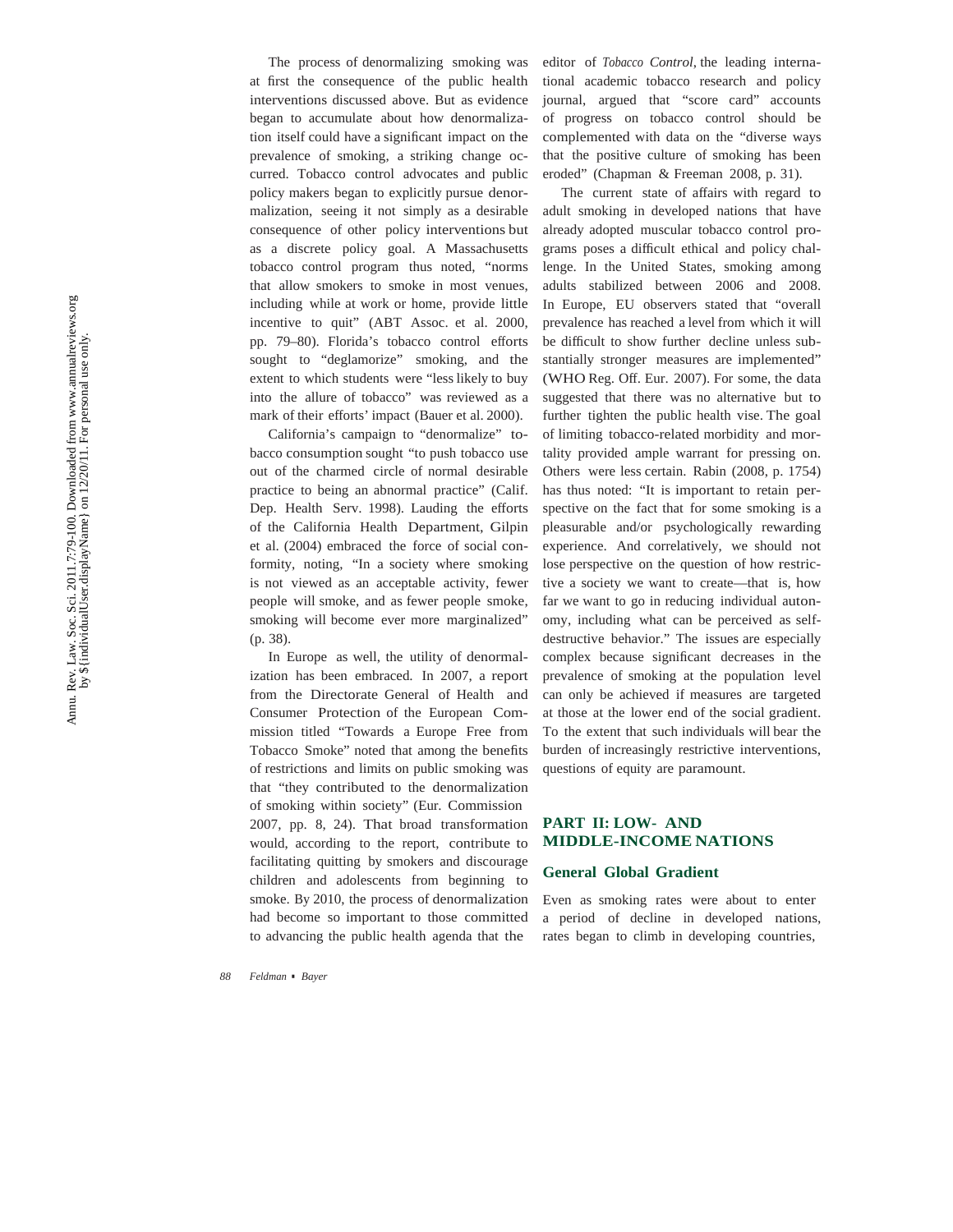particularly among citizens who are poor and poorly educated (Iglesias et al. 2007, p. 4). Between 1970 and 2000, total cigarette consumption tripled in the developing world; over the next 25 years it is projected to double once again (Esson & Leeder 2004, p. xi). Today, approximately 84% of the world's smokers, 900 million people, live in countries that are developing or transitional, and by 2030, 70% of the 10 million annual tobacco-related deaths are expected to occur in low-income countries ( Jha & Chaloupka 2000, p. 358). From the perspective of disability-adjusted life years (DALYs), the data are stark. In 2000, DALYs from tobacco use by males was 44,044 in lowand middle-income countries but 12,304 in high-income countries, and for females 13,357 versus 6,866, respectively (Iglesias et al. 2007, p. 4, table 1). The sharp gender gap reflected by those figures is likely to shrink if smoking prevalence among men and women evens out in the coming years (Iglesias et al. 2007, p. 4).

The social gradient that now characterizes the border between industrialized and developing countries is also evident within developing nations. According to an analysis of 74 studies that looked at high-, medium-, and lowincome countries, less wealthy individuals are consistently the most likely to use tobacco, as are those who are less educated or uneducated (Iglesias et al. 2007, p. xiii). Similarly, awareness of the risks of smoking is relatively low in low- and middle-income countries ( Jha & Chaloupka 2000, p. 359), and information campaigns are less effective at reducing smoking prevalence among the poor than the well-off ( Jha & Chaloupka 2000, p. 168). In short, the challenge in the developing world can be starkly stated: "As the hazards of smoking accumulate among those who began smoking in developing countries over the past few decades, coupled with population growth and ageing, mortality as a result of smoking will rise substantially in these countries unless effective interventions and policies that reduce smoking among men and prevent increases among women are implemented" (Ezzati & Lopez 2003, p. 851).

We now turn to tobacco control policy in Brazil, China, India, and South Africa.

#### **Advertising**

Limits on tobacco advertising in Brazil stretch back a quarter of a century—a federal law imposed regulations in 1986—and must be viewed in the context of a public health strategy that is considered highly innovative when compared to global practices (Iglesias et al. 2007, p. 62). Restrictions on tobacco advertising in Brazil have a constitutional basis. As stated in the 1988 Constitution of Brazil, "Commercial advertising of tobacco, alcoholic beverages, pesticides, medicines and therapies shall be subject to legal restrictions *. . .* and shall contain, whenever necessary, a warning concerning the damages which may be caused by their use" (Chapter 5, paragraph 4). Upon this constitutional basis rested a 1990 law prohibiting "misleading and unfair advertising," a 1995 Interministerial Ordinance recommending that television stations not show celebrities smoking, and Brazil's most important tobacco control legislation, a 1996 law that included a partial ban on the advertisement of tobacco products. The 1996 law only permitted radio and television stations to advertise tobacco products between 9 PM and 6 AM, and advertisements could not suggest that smoking benefits health, reduces stress, improves sexual pleasure, or inspires athleticism. In 2000, a supplemental law strengthened the advertising restrictions by banning tobacco ads in magazines and newspapers; on television, radio, billboards, and the Internet; and through merchandising and sponsorship of sporting and cultural activities. The law also contained enforcement provisions [Natl. Health Surveill. Agency (ANVISA) 1996, 2000].

In South Africa, the first steps toward limiting tobacco advertising occurred during apartheid, with a 1975 voluntary agreement not to directly advertise tobacco on television and a weak packet warning that was introduced in 1987 (Van Walbeek 2005, p. 13). Then, in 1993, after the establishment of a democratic government under the African National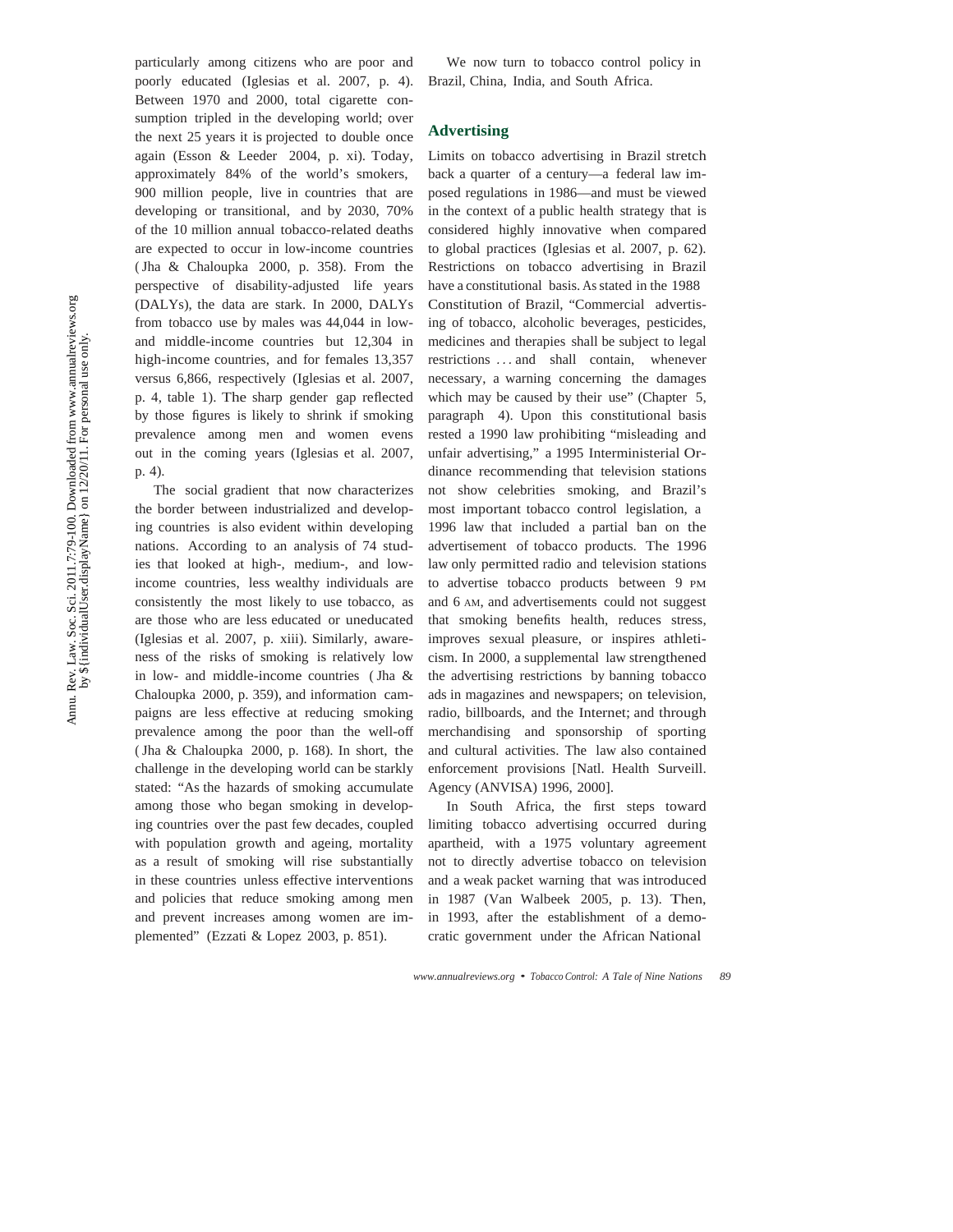Congress, the South African parliament passed the Tobacco Products Control Act (TPCA), which regulated certain aspects of tobacco sales and advertising (Swart & Panday 2003, p. 3). Less than five years after the TPCA came into effect, it was amended by the Tobacco Products Control Amendment Act of 1999 (TPCAA), which banned all advertising and promotion of tobacco products, including event and merchandising sponsorship and the distribution of free tobacco samples (Eberlee 2001). Although the TPCAA was opposed by a coalition of tobacco interests, media and advertising executives and free-speech advocates, the ruling African National Congress was able to push it through. Most opposition parties, in an unusual echo of the debates in the United States, voted against it, arguing that it unconstitutionally limited free speech, infringed on privacy, unduly burdened the police, and gave the Health Minister too much power (McNeil 1998).

Historically, China has paid little attention to tobacco control. This is not surprising given that all key aspects of the tobacco industry are overseen by the government's China National Tobacco Company, which controls the marketing, production, distribution, and sales of all tobacco products (Wright & Katz 2007, p. 1493; Hu et al. 2010b, p. 58). The only notable effort to control advertising occurred in 1995, when cigarette advertising was banned in the mass media (except billboards and the Internet) (Raymond & Taylor 2000, p. 293; Gao 2005, p. 82). The ban, however, was not comprehensive, and tobacco companies were still able to advertise through promotional activities and sponsorships (Raymond & Taylor 2000, p. 293).

India has gone further. The earliest effort to control the advertising of tobacco products was the Cigarettes Act of 1975, which mandated health warnings on cigarette packets and on cigarette advertisements. It was followed by the 2000 Cable Television Networks Amendment Act, which prohibited the transmission of tobacco commercials on television nationwide.

In 2003, India passed the Cigarettes and Other Tobacco Products Act, which imposed a broad ban on the advertising of cigarettes and other tobacco products, as well as on tobacco company sponsorship. A 2009 Supreme Court case involving Marlboro's sponsorship of a car race in India found against the organizers of the race, who contended that such sponsorship was distinct from product advertisement. The Court held that using the name Marlboro would promote the sale of cigarettes and did not allow the sponsorship (UNI 2009).

#### **Taxes**

As we have noted, the global evidence on the potential impact of pricing policy is of particular relevance to both poor and middleincome countries. According to one analysis, tax increases in such nations have twice as great an impact on tobacco consumption as they do in high-income countries. Whereas a price increase of 10% reduces consumption by 4% in high-income countries, there is an 8% drop in low-income countries ( Jha & Chaloupka 2000, p. 359). Nevertheless, the implementation of taxes to advance tobacco control goals has been far from uniform in the developing world.

In Brazil, which bans advertising, prohibits terms such as "light" and "mild," and promotes extensive public education campaigns, the failure to embrace a high tax policy is especially striking. A study by the World Bank thus noted, "Cigarette price decisions in Brazil are not subject to systematic public health considerations, and tax decisions, which affect retail prices, are normally taken in isolation by the Minister of Finance and the Secretariat of the Federal Revenue" (Iglesias et al. 2007, p. 73). In fact, over the past two decades cigarettes have become less expensive in Brazil. When compared with the overall price index and national salaries, the real price of cigarettes increased sharply between 1990 and 1993 and then steadily dropped. The result is that the real price of cigarettes in 2005 was lower than in 1992, and cigarettes in Brazil are less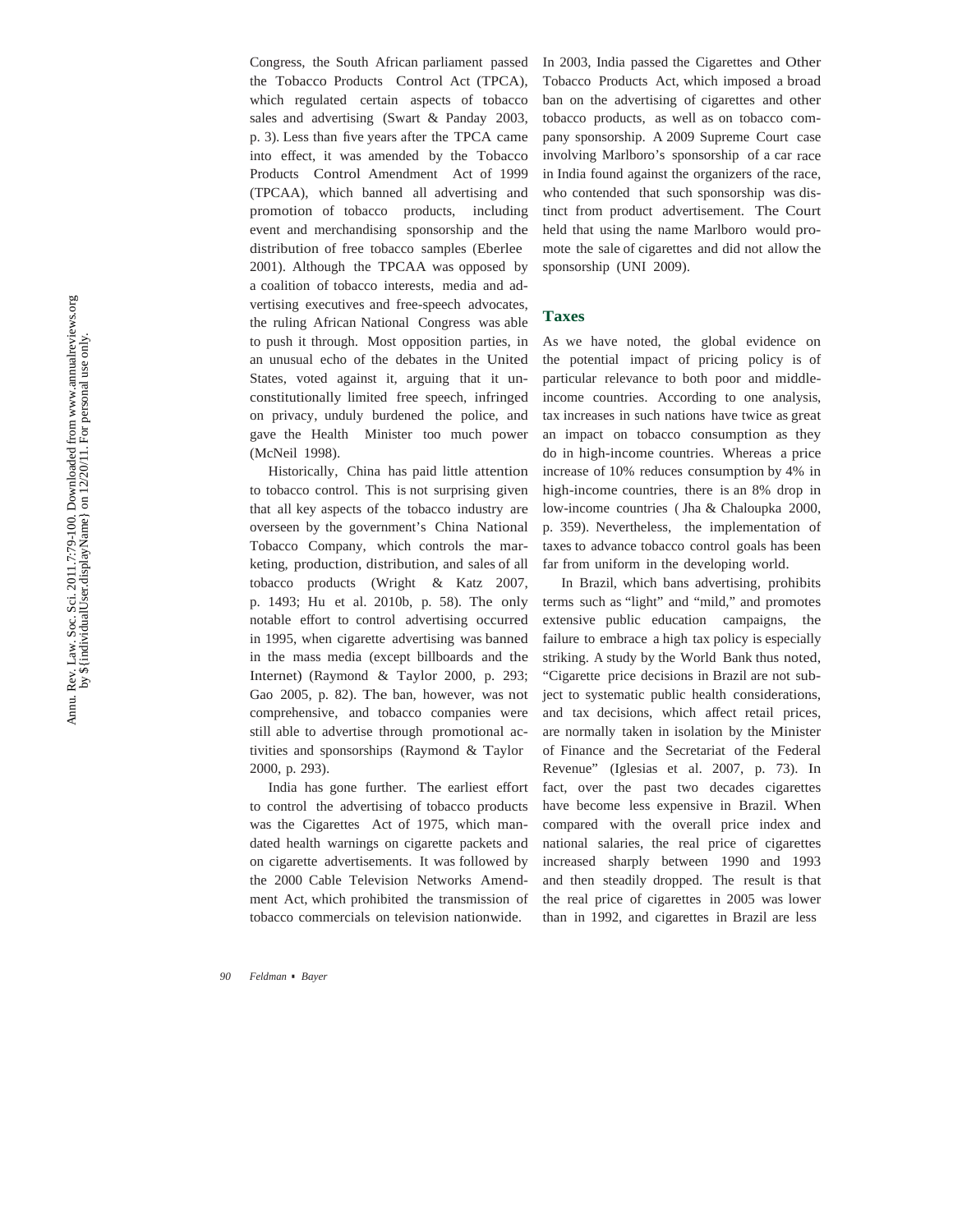expensive than elsewhere in the region (with the exception of Paraguay) (Iglesias et al. 2007, pp. 73–74). Increased taxation has not been used to reverse this trend.

The primary tax assessed on Brazilian cigarettes is the Industrial Production Tax (IPI), which has been dropping since 1996. The decrease in the IPI, a federal tax paid by cigarette manufacturers, was assured in 1999 when it was changed from an ad valorem tax of 41.25% to a fixed per-item tax (Iglesias et al. 2007, p. 78). Because lower-income individuals in Brazil smoke less expensive brands of cigarettes, they pay a higher proportion of tax per cigarette than those who smoke premium brands. Consequently, there is some concern that "increasing [tobacco] taxes will penalize poor people" (Iglesias et al. 2007, p. 83). In the five years between 2000 and 2005, the IPI dropped from 30.1% to 19.7% of the price of cigarettes (Iglesias et al. 2007, p. 81). In 2005, the average price of a pack of 20 cigarettes in Brazil was US\$0.88 (Iglesias et al. 2007, p. 76). The only significant tax increase in recent years resulted from pressure in 2003 from the National Commission for the Implementation of the Framework Convention for Tobacco Control and Its Protocols, but that increase did little to address the relative affordability of cigarettes in Brazil (Iglesias et al. 2007, p. 73).

It is less surprising that China has not moved to embrace a high tax strategy, given the relative weakness of its overall tobacco control strategy. The Chinese government continues to regard tobacco taxation purely from the perspective of generating revenue, not as a public health intervention. In 1995, tax revenues and profit from cigarette production and sales in China accounted for 11.3% of the government's total revenue (Ma et al. 2004, p. 108). Even with China's rapidly growing economy, 7.6% of the government's total revenue came from tobacco in 2005 (Wright & Katz 2007, p. 1495). That same year, the government's total budget for tobacco control was \$31,000 (Wright & Katz 2007, p. 1495). Although economists have argued that "increasing the tobacco tax in China

would be the most cost-effective instrument for tobacco control," such thinking is clearly not reflected in policy (Hu et al. 2010b, p. 58). Not only does tobacco tax revenue account for a large share of total government revenues, but the central government also allows local governments to retain a large share of tobacco tax revenues (Hu et al. 2010b, p. 58). As a result, dependence on tobacco is acute in some of China's remote provinces, like Yunnan, which obtains up to 50% of its revenue from tobacco sales (Wright & Katz 2007, p. 1495).

Indicative of the reluctance to use tax policy to limit smoking is an official policy paper issued in 2009, which increased the ad valorem tax on cigarettes (Hu et al. 2010a, p. 80). The explicit purpose of the tax increase was to increase government revenue in light of the economic slowdown in 2009 (Hu et al. 2010a, p. 80). Unlike adjustments to cigarette taxes in many nations, which increase the price of cigarettes, the Chinese government mandated that the new tax be absorbed by the China National Tobacco Company and not be passed on to consumers (Hu et al. 2010a, p. 81). The result is that taxes represent only 40% of the retail price of tobacco (Hu et al. 2010b, p. 59). With income rapidly increasing in China and tobacco taxes kept low, the affordability of cigarettes doubled between 1990 and 2007, leading to an increase in cigarette consumption (Hu et al. 2010b, p. 60).

It is interesting to compare Chinese policy with that of South Africa, which has adopted a much more aggressive posture on tobacco control. The real level of excise tax on cigarettes in South Africa dropped 70% between 1970 and 1990, the last years of apartheid. That led public health advocates in postapartheid South Africa to press the government for tobacco tax increases in the early 1990s, arguing that higher taxes would lead to a decrease in smoking prevalence and an increase in tax revenues (Van Walbeek 2005, p. 187). In 1994, the government increased the excise tax from 20% to 50% of the retail price, which led to a doubling of the price of cigarettes between 1993 and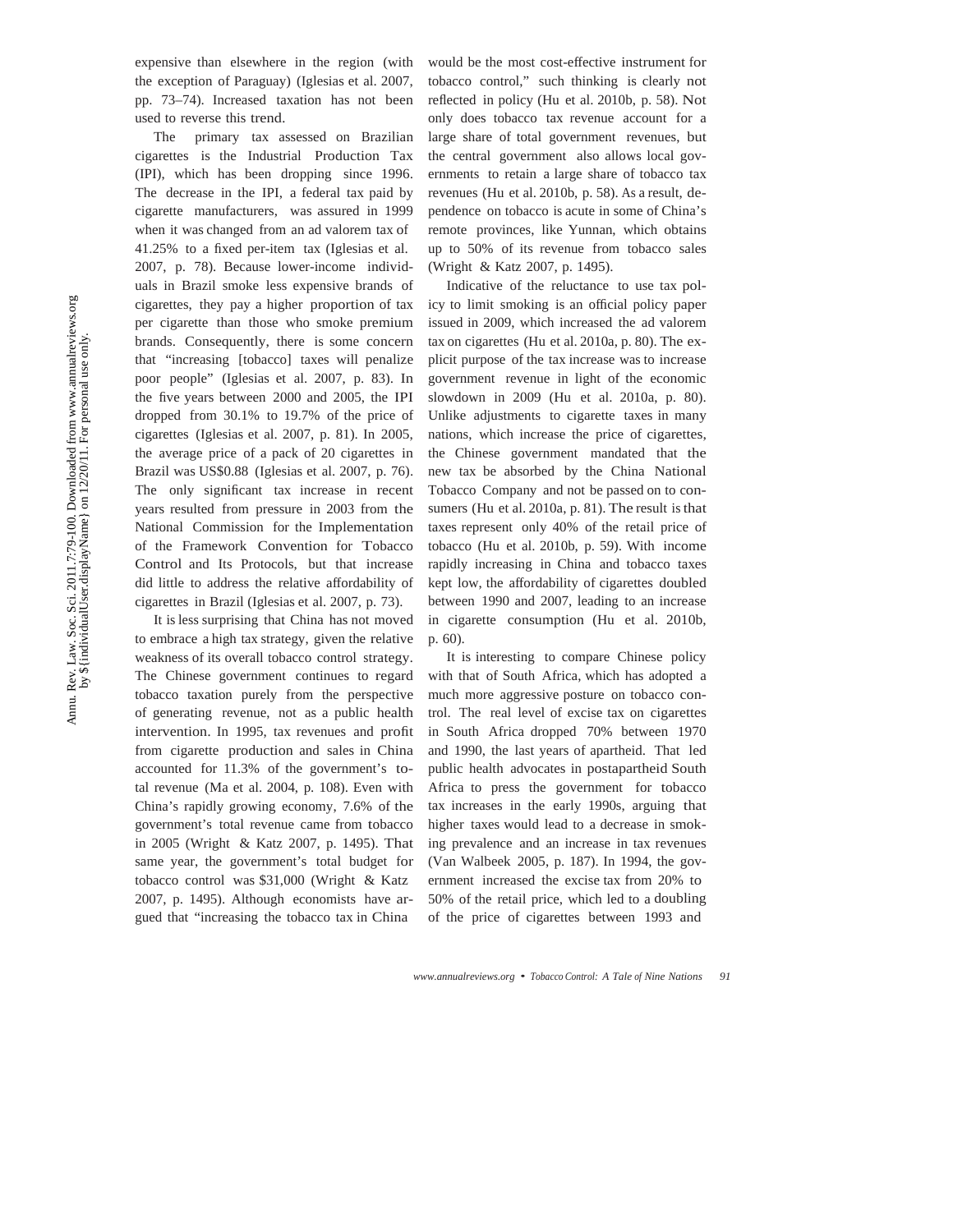2000, a decrease in consumption, and a rise in government revenue (Eberlee 2001). Nevertheless, the total tax imposed on cigarettes in South Africa, which represents 45% of the retail price (WHO Reg. Off. Afr. 2010), is low by comparison to Western European nations with long-standing commitments to limiting smoking. Tobacco taxes have been a critical source of government revenue in South Africa, with a full 3% of total tax revenues coming from cigarette taxes in 1999 (World Bank 2001, p. 4). Ironically, given its efforts to control tobacco consumption, South Africa is one of the largest producers of cigarettes in Africa, accounting for 35% of the region's cigarette production (World Bank 2001).

India, too, presents a case in which the role of taxation in tobacco control has been underutilized. Tobacco taxation in India has a unique structure, with a considerable variation that depends on the type of product subject to duty. In 2007–2008, at the low end of the tax structure was an 8.8% tax on bidis and at the high end was a 59% tax imposed on 75–85 mm filtered cigarettes (Rijo 2008). The tax on other cigarettes was 34–38%, depending on their length, filter, and type. The justi fication for such a variable tax is unclear, but the consequence is not. According to a recent analysis of the price elasticity of tobacco products in India, smokers are sensitive to the price of tobacco, and increased tobacco taxation would serve as an effective means of reducing tobacco consumption (Rijo 2008). But that efficacy is tempered by the availability of inexpensive alternatives to cigarettes, like bidis. Cigarette smokers, when confronted with higher prices, simply switch to the latter, which are taxed at a lower rate and in many cases not taxed at all. To effectively use tax as a public health strategy, therefore, the Indian government would have to raise taxes not only on cigarettes, but on the full range of tobacco products favored by Indian consumers. At present, no such move appears likely. Tobacco taxes in India are well below the FCTC recommendations and have not been regularly adjusted for in flation (Sinha 2010). The result is that tobacco products have

become increasingly affordable in recent years ( John et al. 2010, p. 21).

#### **Public Smoking Bans**

Re flective of Brazil's broader efforts at tobacco control, in 1996 the government enacted the Protection Against the Risks of Exposure to Secondhand Tobacco Smoke Pollution Law [Natl. Health Surveill. Agency (ANVISA) 1996]. The law prohibits the use of "cigarettes, cigars, cheroots, pipes or any other smoking product, derived or not from tobacco, in a public or private communal place except in an area demarcated speci fically for that purpose." The law explicitly mentions government buildings, hospitals and health centers, classrooms, libraries, communal/shared workplaces, and theaters as sites where smoking is banned. A partial smoking ban was also imposed on most forms of public transportation (Ministério da Sauda 2010, p. 66). In December 2000, the law was amended to fully prohibit smoking on planes and other forms of public transportation, and in 2002 it was supplemented by an ordinance recommending smoke-free health-care and educational facilities. Some regions have adopted even more stringent bans. In 2009, for example, the state of São Paolo enacted a comprehensive ban on smoking in all enclosed public places and many outdoor areas, which is enforced by strong financial penalties (Law No. 13.541, May 7, 2009).

Like Brazil, South Africa moved to impose restrictions on public smoking toward the end of the 1990s. The TPCA of 1993 limited but did not ban smoking in certain public places. When it was amended in 1999, it prohibited smoking in public places including bars, clubs, restaurants, workplaces, and public transportation (Van Walbeek 2005, citing personal communication with Kenneth Warner, p. 11). The hospitality industry, however, was able to secure an exemption for restaurants and bars to partition 25% of their floor space and equip it with exhaust fans (Eberlee 2001).

Interestingly, China, too, has formally moved to ban smoking in public. In the early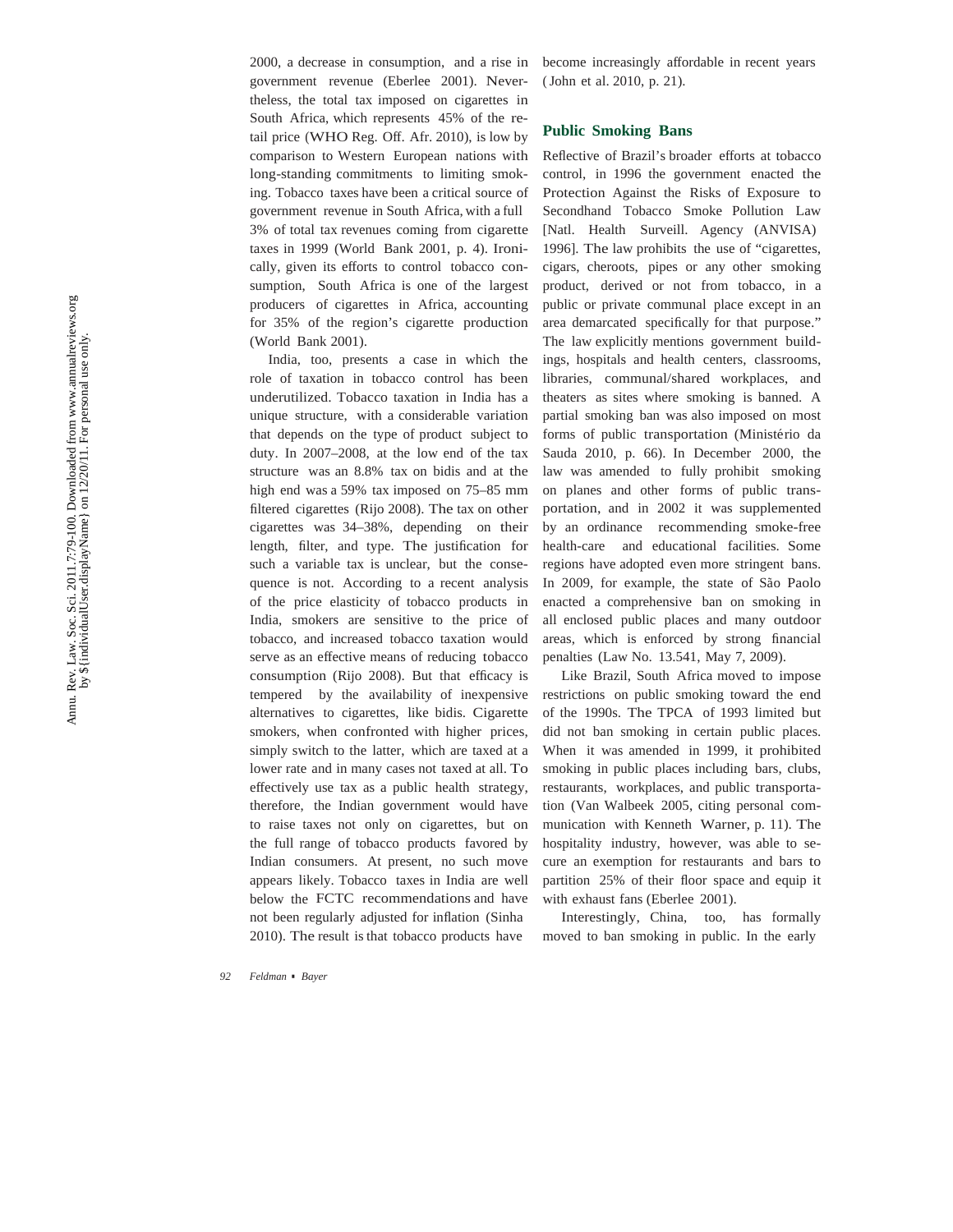1990s, it banned smoking in theaters, music halls, ballrooms, music tea rooms, recreational halls, sports arenas, libraries, museums, fine art galleries, bookstores, and waiting rooms for public transportation (WHO 2008, p. 1). Smoking was also officially prohibited in classrooms and childcare centers (WHO 2008, p. 1). There is little empirical evidence about the extent to which such measures were enforced. Local regulations have also emerged, first in cities like Hangzhou, Shanghai, and Guangzhou; by late 2006 over 150 cities throughout China had passed regulations that prohibit smoking in public places (WHO 2008, p. 1). Such regulations are limited in scope, and few if any include workplaces (WHO 2008, p. 1). One recent study indicates that fewer than 30% of respondents reported working in an indoor workplace that had a smoke-free policy and that even where such restrictions exist they are often not enforced (Ma et al. 2010, p. 403). Most recently, China adopted measures that appear to follow international trends. On May 1, 2011, new legislation took effect that banned smoking in restaurants, bars, and various forms of transportation. The ban extends to certain outdoor settings. How effective these measures will be and whether enforcement will be undertaken with any seriousness remains to be seen. Remarkably, the new limits do not extend to workplaces.

Despite the formal embrace of policies to restrict smoking in public settings in India, there is little evidence of their impact. Most tobacco control measures in India are imposed at the state level and depend on local enforcement. The Delhi government became the first to impose a ban on smoking in public places through the Delhi Prohibition of Smoking and Non-Smokers Health Protection Act of 1996. The act, which also included a prohibition on the sale of cigarettes to children, went into effect on January 26, 1997 (Gov. NCT of Delhi 2010). Under the act, public places include auditoriums, hospital buildings and health institutions, amusement parks, restaurants, public offices, court buildings, educational institutions, and libraries that are visited by the

general public, but the law does not include "any open place." According to commentators, the ban has been difficult to enforce and has probably had "little real impact" (Shimkhada & Peabody 2003). Other state-level actions include a 1999 judgment by the Kerala High Court prohibiting smoking in public places, including parks and highways, and legislation in the State of Goa that banned smoking in public places (Shimkhada & Peabody 2003).

In 2003, concurrent with the negotiation that led to the WHO's FCTC, the Government of India passed the Cigarettes and Other Tobacco Products Act. The act prohibits smoking in public places, defined to include "auditoriums, hospital buildings, railway waiting rooms, amusement centres, restaurants, public offices, court buildings, educational institutions, libraries, [and] public conveyances" but includes provisions for designated smoking areas in hotels that have more than 30 rooms and restaurants that seat more than 30 people. In 2008, the Ministry of Health and Family Welfare published the Prohibition of Smoking in Public Places Rules. Although it is a national regulation, it depends on local enforcement. In 2008, the Health Minister acknowledged that his ministry had no legal power to punish any state that refused to implement the law (UNI 2008). As to enforcement, he indicated that people had a right to ask smokers to stop smoking in public places and that local government officials could collect fines and treat them as general revenue (UNI 2008).

#### **Prevalence, Gradients, and Trends**

What can we say about the impact of policy interventions on the prevalence and patterns of smoking in Brazil, China, India, and South Africa? What relationship exists between the application of more comprehensive tobacco control policies and trends in smoking? To what extent does a social gradient characterize smoking as it does in developed nations?

Between 1986 and 2008, Brazil experienced a 48% decrease in smoking prevalence (Ministério da Sauda 2010, p. 44). The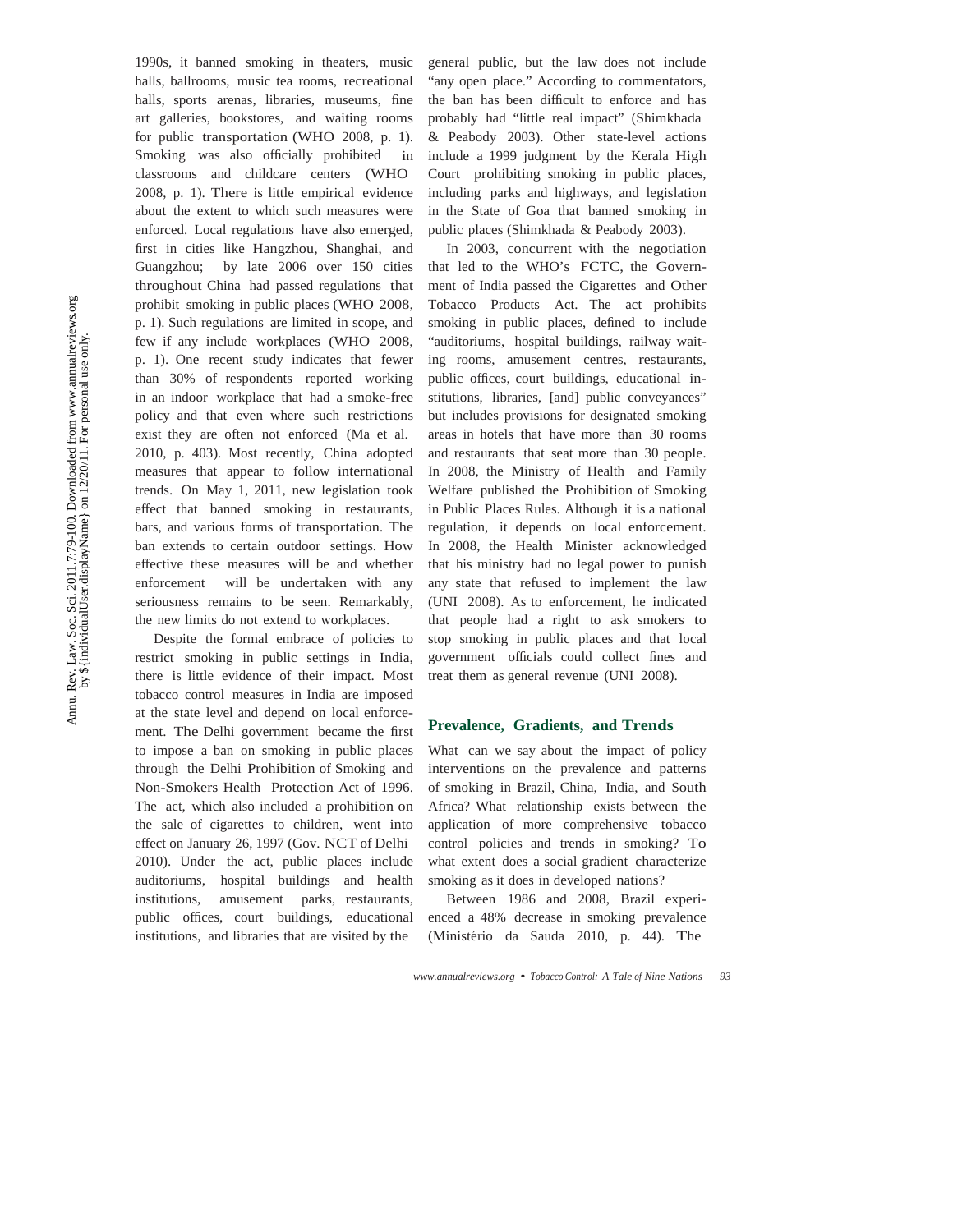prevalence of smoking among males went from 43% in 1989 to 22.6% in 2003 and among females dropped from 27% in 1989 to 15% in 2003 (Iglesias et al. 2007, p. 14). Among those 15 and older, 21.6% of men smoked in 2008, as did 13.1% of women, resulting in 17.2% of the overall population being smokers (Ministério da Sauda 2010, p. 83, table 5.2).

Despite these striking achievements, a clear social gradient characterizes smoking in Brazil. Smokers are more likely to live in rural than urban communities, and those who have less than a year of education are twice as likely to smoke as those with 11 or more years of schooling (Ministério da Sauda 2010, p. 85, table 5.4).

Among males, the educational divide is even more stark, with 29.3% of those with less than a year of education smoking, compared with just 12.4% of those with 11 or more years of education (Ministério da Sauda 2010, p. 89, table 5.8). Household income and smoking are also closely coupled; as one's wages increase, the likelihood of being a smoker decreases— 26.6% of men earning less than 25% of the minimum wage smoke, whereas only 13.8% of men earning twice the minimum wage are smokers (p. 89, table 5.8). Interestingly, the social gradient among women is less pronounced; 21.5% of those with a year or less of education smoke, versus 18.7% of those with 11 or more years, and 23.4% of women who earn less than one-fourth of the minimum wage smoke, as opposed to 17.1% of those who earn twice the minimum wage (p. 91, table 5.10). Those with higher incomes are also more likely to quit than those with lower incomes (p. 107, table 5.26).

Although in South Africa as elsewhere the causal relationship between tobacco regulation and tobacco consumption is difficult to disentangle, some researchers have credited South Africa's tobacco control policy with powerful results. As a study from the International Development Research Center notes, "[T]hanks to some of the strictest tobacco control measures ever adopted by the government of a developing country, cigarette consumption has fallen for eight consecutive years [1992– 2000] while the percentage of adult smokers

in the country has dropped from 32 to 28 percent" (Eberlee 2001). As of 2000, 27.1% of the population were smokers—43.8% of men, 11.7% of women, and 24.3% of 13–15 year olds (Eberlee 2001). A national demographic and health survey in 2003 found a further decline—35.1% of men and 10.2% of women were classed as current smokers (WHO 2009).

The most intriguing aspect of smoking prevalence in South Africa has been the absence of the social gradient so common in other nations. In the early 1990s, smoking prevalence among the most impoverished and most wealthy South Africans was almost the same (29.4% for the most impoverished, and 28.1% for the most wealthy). The sharp increase in the cost of cigarettes during the 1990s, however, may have made cigarettes unaffordable to the poor (WHO 2009, p. 45). Nevertheless, at the turn of the twenty-first century one finds a similar rate of tobacco consumption regardless of educational attainment, and where differences in prevalence exist, they reveal that those with no education are the least likely to smoke and those with primary and secondary education most likely (Univ. Cape Town 2001, p. 6). More pointedly, the only group that experienced an increase in smoking prevalence in the 1990s was the top 9% of wage earners; among all others, smoking prevalence declined (Univ. Cape Town 2001, p. 7). Regionally, those living in the most affluent provinces smoke more than those living in the least well off provinces. Racially, those classi fied as black in South Africa are less likely to smoke than those classi fied as colored or white, and speakers of African languages such as Nguni and Sotho have a lower likelihood of being smokers than those who speak Afrikaans or English (Univ. Cape Town 2001, pp. 5, 6, 8). One possible explanation for South Africa's reverse social gradient is that, in the period for which evidence on smoking is available, close to one-third of the population lived on less than \$2 per day, which left little discretionary income with which to purchase cigarettes (Van Walbeek 2005, p. 41–42). Unfortunately, comprehensive data from the first decade of the twenty-first century are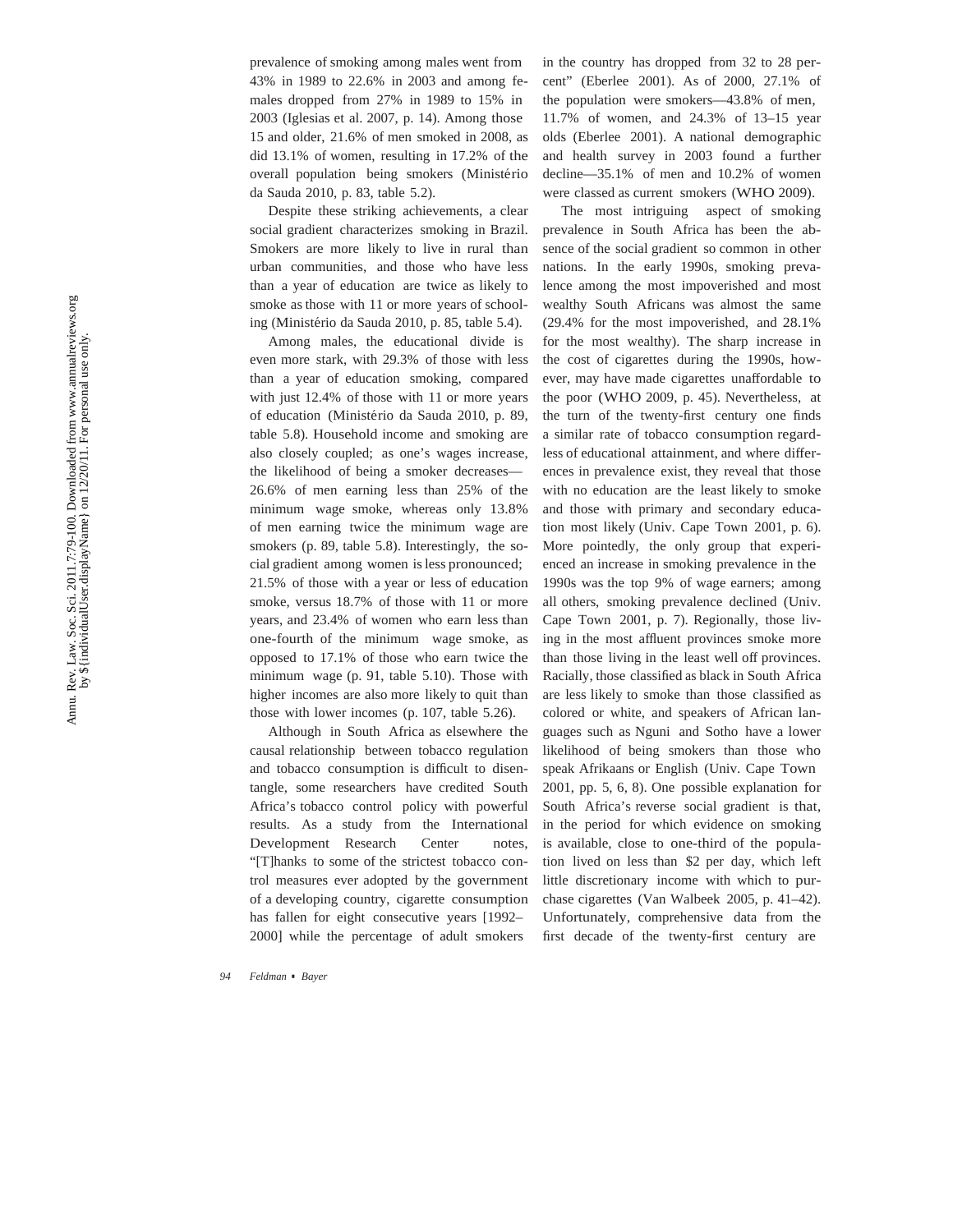not available. Thus, it is difficult to determine what impact if any South Africa's tobacco control efforts have had on the social gradient of smoking.

Tobacco use in India is distinctive. Although a comparatively high percentage of the population uses tobacco in some form, relatively few people smoke cigarettes (Int. Inst. Popul. Sci., Ministry Health Fam. Welf. 2010). Only 9% of the population regularly smokes, whereas 21% exclusively use smokeless tobacco products, and 5% use both (Int. Inst. Popul. Sci., Ministry Health Fam. Welf. 2010, p. 31). Overall, 34.6% of Indians 15 and older use some form of tobacco, including 47.9% of males and 20.3% of females (p. 26). Use varies greatly by region; in Goa, a coastal region in the south, only 9% of the population are tobacco users, whereas in the far eastern state of Mizoram, 67% of the population uses tobacco (p. 27, table 4.1).

Social characteristics are an important marker of tobacco use in India. Men with no formal schooling use tobacco at more than twice the rate of those who have completed at least secondary school (68% versus 30.5%), and 32.7% of uneducated women are tobacco users, as opposed to only 3.6% of those with a secondary education or more (Int. Inst. Popul. Sci., Ministry Health Fam. Welf. 2010, p. 34, table 4.6). The education gap persists regardless of the pattern of usage. Only 9.2% of more educated men smoke, and 16.5% of them use smokeless tobacco products, but among uneducated males prevalence increases to 25% and 29.1%, respectively. Even more stark is the fact that smoking prevalence among educated women is a mere 0.1%, which rises to 4% for uneducated women. Just 3.4% of educated women use smokeless tobacco products, whereas 26.7% of uneducated women are users (p. 34).

Fine-grained data about smoking prevalence in China is unavailable, but recent figures indicated that 59.5% of males and 3.7% females are smokers (Shafey et al. 2009, ch. 26). Researchers familiar with smoking epidemiology in China confirm that the highest rate of tobacco consumption is found in households that are the

least well educated and located in rural areas (Qian et al. 2010). In addition, there is significant regional variation in smoking prevalence. In far northeastern Heilongjiang province, for example, 90% of adults smoke, whereas fewer than 10% of those living in Chinese Muslim areas of Ningxia province are smokers (Ma et al. 2004, p. 109).

Unfortunately, the absence of data that tracks tobacco use and smoking over the past decades in China makes it difficult to observe changes in smoking prevalence, the emergence of a social gradient, and the impact (if any) of China's modest efforts at tobacco control. Despite these limitations, a group of public health researchers has recently argued that "[t]he decline in smoking prevalence [between 1993–2003] suggests that tobacco control efforts and improved education have been beneficial, particularly in urban areas *. . .*" (Qian et al. 2010). The validity of such claims is difficult to verify.

#### **CONCLUSION**

For almost half a century, public health efforts in economically advanced democratic societies, often against all odds, have sought to limit the toll exacted by a mass social behavior that established itself in the first half of the twentieth century. A mix of law and policy sought to inform, educate, persuade, nudge, and pressure those who smoked to stop or to prevent those who did not smoke from beginning to do so. Toward century's end, the measures adopted increasingly took on compulsory dimensions outright bans on advertising, ever higher taxes, and onerous restrictions on where people could smoke. In all, those measures contributed to a profound shift in social mores, a shift that made possible even greater tobacco control efforts. As smoking has become increasingly marginalized and the prevalence of tobacco consumption has declined, a steep and troubling social gradient has dampened the public health triumph of tobacco control.

Disparities in the use of tobacco products are also visible when we shift our gaze to the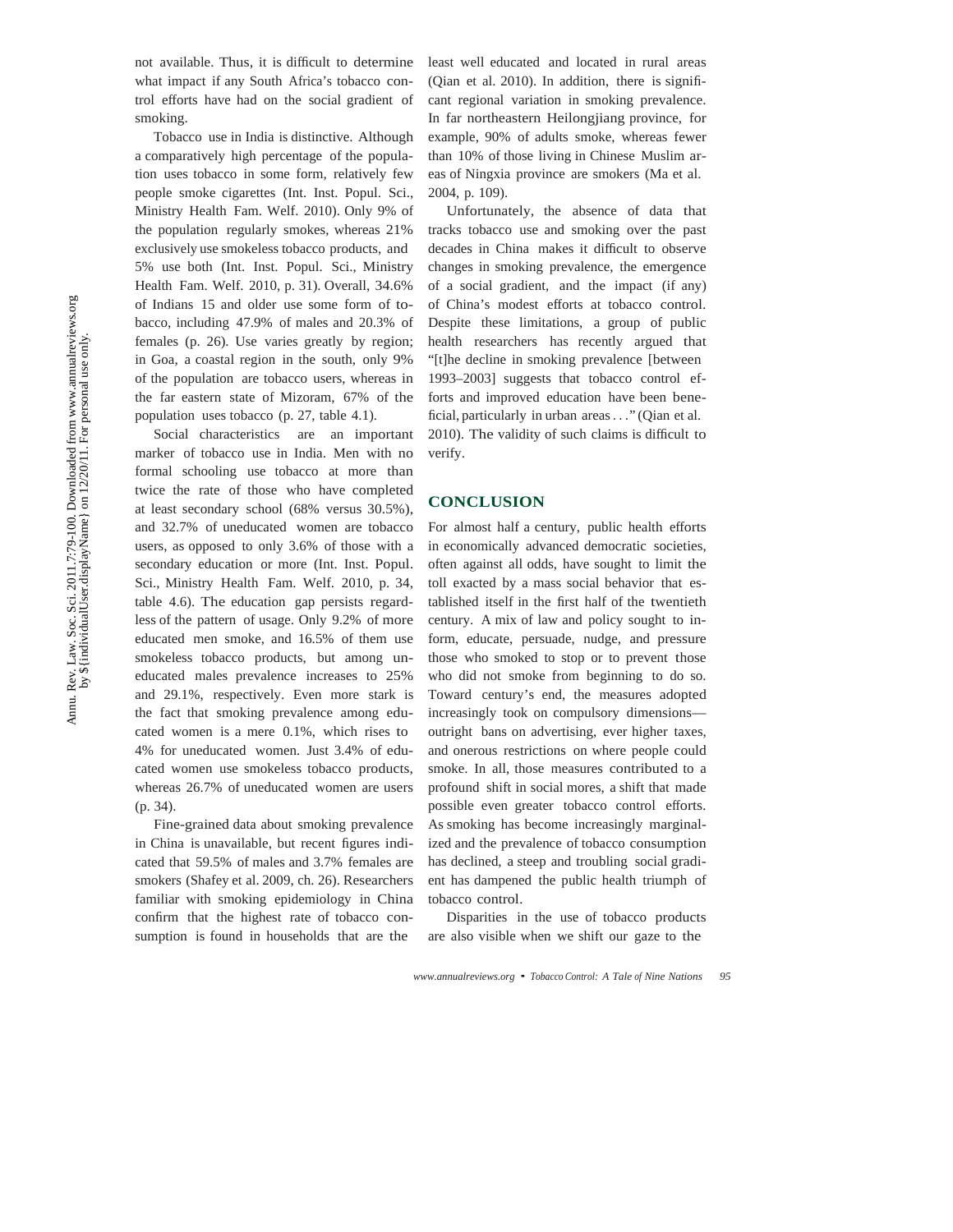less developed world. There, the use of tobacco products remains relatively high, despite the signi ficant policy efforts taken in nations such as Brazil and South Africa. In India and China, there are some muted signs of a trend toward adopting measures on advertising, taxes, and limits on public smoking in accord with the WHO FCTC. But for the most part, tobacco control policies in those nations have had minimal impact. Not surprisingly, the available evidence suggests that the normative shifts that have been produced by law and policy in the developed world and that in turn might make more assertive policy more likely have not occurred in the developing world.

That there exists a social gradient in smoking is unsurprising. For at least two centuries, epidemiological and sociological research has documented the degree to which social class has a powerful in fluence on morbidity and mortality. Villerme examined the relationship of poverty and mortality in early-nineteenthcentury Paris; Engels described the poor health conditions of the working class in England; Virchow in 1848 linked gross poverty in Silesia to the precarious health status of the peasantry; even decades after the establishment of the British National Health Service, the 1980 Black report identi fied a social gradient in morbidity and mortality in the United Kingdom (Oppenheimer et al. 2002). What makes the social gradient of tobacco consumption, morbidity, and mortality in industrialized nations so striking is that it appears to have been created by public health campaigns designed to limit tobacco consumption. Along many dimensions, those campaigns were extraordinarily successful. As described in this review, they resulted in a signi ficant decline in overall tobacco consumption throughout the industrialized world and in a consequent decrease in suffering and death caused by smoking. But that decline was unevenly distributed, and its benefits were enjoyed primarily by those at the upper end of the social spectrum, whereas those lower on the gradient continued to smoke at disturbingly high rates.

Annu. Rev. Law. Soc. Sci. 2011.7:79-100. Downloaded from www.annualreviews.org Rev. Law. Soc. Sci. 2011.7:79-100. Downloaded from www.annualreviews.org<br>by \${individualUser.displayName} on 12/20/11. For personal use only. Amu.

by \${individualUser.displayName} on 12/20/11. For personal use only.

precedent. When previously uncontrollable diseases become subject to effective intervention or when the etiologic bases for disease are exposed and the prospect of intervention emerges, patterns of social inequality have long had a profound impact on who remains at risk. Jo Phelan and Bruce Link, whose work has strongly in fluenced the "fundamental cause" perspective on public health, underscore this point in their paradoxically titled paper, "Controlling Disease and Creating Disparities: A Fundamental Cause Perspective." As their research demonstrates, "[w]hen we develop the ability to control disease and death, the ben- efits of this new-found ability are distributed according to resources of knowledge, money, power, prestige, and bene ficial social connections" (Phelan & Link 2005, p. 27). Such advantages, they have demonstrated, "shape individual health behaviors by influencing whether individuals are aware of, have access to, can afford, and are supported in their efforts to engage in health-enhancing behaviors" (Phelan & Link 2005, p. 29).

Here, too, there is abundant historical

In the less developed world, the social gradient is best understood as a consequence of the failure of governments to take effective action when confronted with the possibility of a rise in tobacco use. That inaction, or inadequate action, can be explained by a variety of factors—the financial cost of such efforts, the political in fluence of the domestic tobacco industry, pressures for free trade exerted by industrialized nations acting at the behest of global tobacco companies, a dependence on tobacco-related revenues, a willingness to allow a behavior to spread that had until recently been a symbol of wealth and sophistication in the West. A complete analysis of why developing nations failed to act more decisively to control the spread of tobacco use is well beyond the scope of this paper. How the politics of tobacco control will play out in the next decades is not at all clear. What is certain is that limited tobacco control efforts in the developing world will be accompanied by the specter of an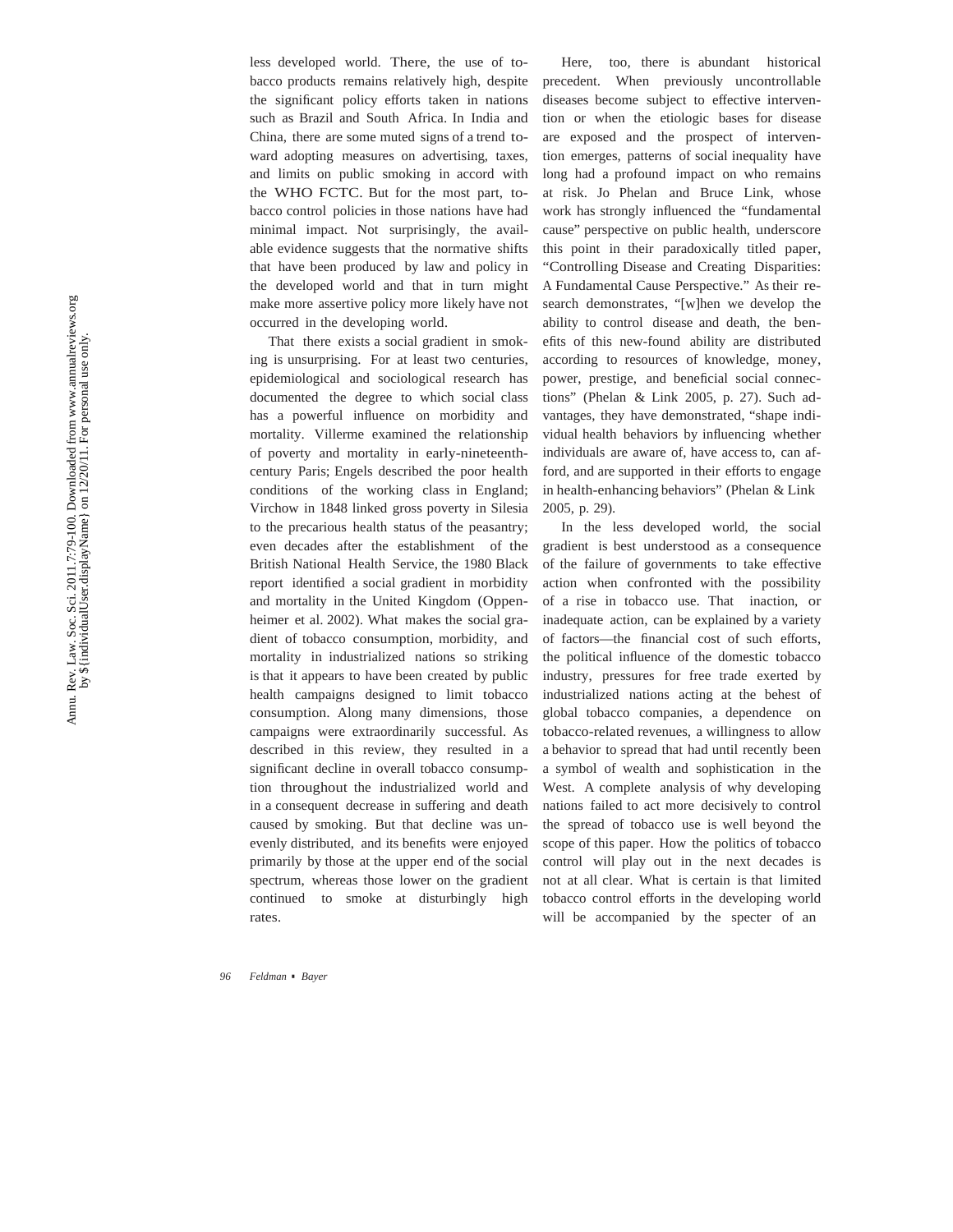ever-rising toll in tobacco-related morbidity and mortality. Those data will be yet another

indication of the widening divide between the world's rich and poor in an era of globalization.

#### **DISCLOSURE STATEMENT**

The authors are not aware of any affiliations, memberships, funding, or financial holdings that might be perceived as affecting the objectivity of this review.

#### **ACKNOWLEDGMENTS**

We thank the University of Pennsylvania law library staff, especially Ben Meltzer and Timothy Von Dulm, and research assistants Sanhita Sen and Chelsea Darnell, for their excellent help in researching this article. Financial assistance was provided by the University of Pennsylvania Law School Faculty Research Fund.

#### **LITERATURE CITED**

- ABT Assoc., Hamilton WL, Norton G, Weintraub J. 2000. Changing social norms. In *Independent Evaluation of the Massachusetts Tobacco Control Program, Seventh Annual Report, January 1994 to June 2000*, pp. 79–94. Boston: Commonw. Mass., Dep. Public Health. **http://www.mass.gov/Eeohhs2/docs/dph/ tobacco\_control/abt\_7th\_report.pdf**
- Am. Civil Lib. Union. 2009. ACLU to U.S. Senate, June 1, Re: ACLU Calls for Narrowing Advertising Restrictions in S. 982, The Family Smoking Prevention and Tobacco Control Act, *ACLU Free Speech All Documents*, ACLU, New York. **http://www.aclu.org/files/images/asset\_upload\_file503\_ 39723.pdf**
- Am. Lung Assoc. 2010. *State of Tobacco Control 2010*. Washington, DC: Am. Lung Assoc. **http://www. stateoftobaccocontrol.org**
- Am. Nonsmokers' Rights Found. 2011a. *Municipalities with Smokefree Park Laws Enacted as of April 1, 2011*. Berkeley, CA: Am. Nonsmokers' Rights Found. **http://www.no-smoke.org/pdf/SmokefreeParks. pdf**
- Am. Nonsmokers' Rights Found. 2011b. *Overview List—How Many Smokefree Laws?* Berkeley, CA: Am. Nonsmokers' Rights Found. **http://www.no-smoke.org/pdf/mediaordlist.pdf**
- Am. Nonsmokers' Rights Found. 2011c. S*ummary of 100% Smokefree State Laws and Population Protected by 100% U.S. Smokefree Laws.* Berkeley, CA: Am. Nonsmokers' Rights Found. **http://www.no-smoke. org/pdf/SummaryUSPopList.pdf**
- Assoc. Press. 2005. EU uncertain if all nations will comply with upcoming law banning some tobacco sponsorship. *AP Worldstream*, July 27
- Bauer UE, Johnson TM, Hopkins RS, Brooks RG. 2000. Changes in youth cigarette use and intentions following implementation of a tobacco control program: findings from the Florida youth tobacco survey. *JAMA* 284:723–28
- BBC News. 2002. EU adopts tobacco ad ban. *BBC News World Ed*., Dec. 22. **http://news.bbc.co.uk/2/ hi/europe/2535071.stm**
- Board Trustees Am. Med. Assoc. 1986. Media advertising for tobacco products. *JAMA* 255:1033
- Brant A. 1998. Blow some my way: passive smoking, risk and American culture. In *Ashes to Ashes: The History of Smoking and Health*, ed. S Lock, L Reynolds, E Tansey, pp. 164–91. Amsterdam: Rodopi BV. 256 pp.
- Brundtland GH. 1999. *Why Investing in Global Health Is Good Politics*, Speech Counc. Foreign Relat., New York, Dec. 6. **http://www.who.int/director-general/speeches/1999/english/19991206\_new\_york.html**
- Calif. Dep. Health Serv. 1998. *A Model for Change: The California Experience in Tobacco Control.* Sacramento: Calif. Dep. Health Serv., Tob. Control Sect. **http://www.cdph.ca.gov/programs/tobacco/ Documents/CTCPmodelforchange1998.pdf**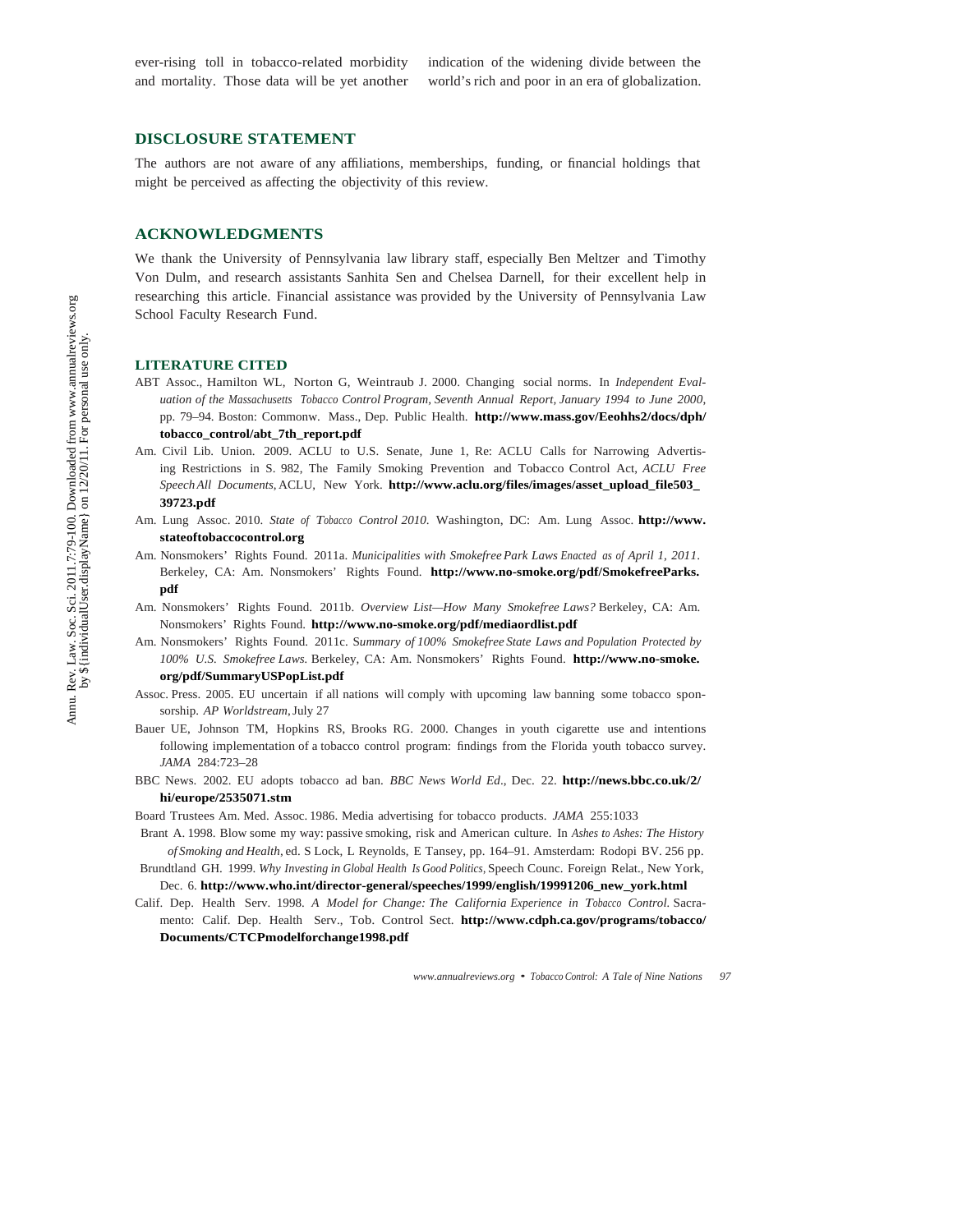- Campaign for Tobacco-Free Kids. 2009. *China: Tobacco Burden Facts*. Washington, DC: Campaign for Tobacco-Free Kids, Int. Res. Cent. **http://www.tobaccofreecenter.org/files/pdfs/en/ China\_tob\_burden\_en.pdf**
- Chaloupka FJ, Straif K, Leon ME. 2010. Effectiveness of tax and price policies in tobacco control. *Tob. Control* 20:235–38
- Chapman S, Freeman B. 2008. Markers of the denormalisation of smoking and the tobacco industry. *Tob. Control* 17:25–31
- Eberlee J. 2001. *South Africa's Winning Tobacco Control Strategy.* Ottawa, Can., Int. Dev. Res. Cent. **http://www.idrc.ca/es/ev-5463-201-1-DO\_TOPIC.html**

Esson KM, Leeder SR. 2004. *The Millennium Development Goals and Tobacco Control.* Geneva: WHO

- Eur. Commission Health Consum. Prot. Dir. Gen. 2007. Towards a Europe free from tobacco smoke: policy options at the EU level. *Green Paper COM2007 27 Final*, Eur. Communities, Brussels, Belg.
- Eur. Public Health Alliance. (n.d.) *European Smoking Bans—Evolution of the Legislation.* Brussels, Belg.: Eur. Public Health Alliance. **http://epha.org/a/1941**
- Ezzati M, Lopez AD. 2003. Estimates of global mortality attributable to smoking in 2000. *Lancet* 362:847–52
- Feldman EA. 2006. The culture of legal change: a case study of tobacco control in 21st century Japan. *Mich. J. Int. Law* 27:743–822
- Feldman EA, Bayer R. 2004. Conclusion: lessons from the comparative study of tobacco control. In *Unfiltered: Conflicts Over Tobacco Policy and Public Health*, ed. E Feldman, R Bayer, pp. 292–307. Cambridge, MA: Harvard Univ. Press
- Frankenberg G. 2004. Between paternalism and voluntarism: tobacco consumption and tobacco control in Germany. In *Unfiltered: Conflicts Over Tobacco Policy and Public Health*, ed. E Feldman, R Bayer, pp. 161–90. Cambridge, MA: Harvard Univ. Press. 404 pp.
- Fukuda Y, Nakamura K, Takano T. 2005. Socioeconomic pattern of smoking in Japan: income inequality and gender and age differences. *Ann. Epidemiol.* 15:365–72
- Gao Z. 2005. Harmonious regional advertising regulation? A comparative examination of government advertising regulation in China, Hong Kong, and Taiwan. *J. Advert.* 34:75–87
- Gilpin E, Lee L, Pierce J. 2004. Changes in population attitudes about where smoking should not be allowed: California versus the rest of the USA. *Tob. Control* 13:38–44
- Gov. NCT of Delhi. 2010. *State Programmes*, May 6. **http://www.delhi.gov.in/wps/wcm/connect/ doit\_health/Health/Home/DHS/State+Programmes**
- Hanewinkel R, Isensee B. 2007. Five in a row—reactions of smokers to tobacco tax increases: population-based cross-sectional studies in Germany 2001–2006. *Tob. Control* 16:34–37
- Hodgson TA. 1992. Cigarette smoking and lifetime medical expenditures. *Milbank Q.* 70:81–125
- Honjo K, Kawachi I. 2000. Effects of market liberalization on smoking in Japan. *Tob. Control* 9:193–200
- Hu T, Mao Z, Shi J. 2010a. Recent tobacco tax rate adjustment and its potential impact on tobacco control in China. *Tob. Control* 19:80–82
- Hu T, Mao Z, Shi J, Chen W. 2010b. The role of taxation in tobacco control and its potential economic impact in China. *Tob. Control* 19:58–64
- Iglesias R, Jha P, Pinto M, Silva VLC, Godinho J. 2007. Tobacco control in Brazil. *Health Nutrition and Population (HNP) Discuss. Pap.*, World Bank, Washington, DC
- Int. Inst. Popul. Sci., Ministry Health Fam. Welf. 2010. *Global Adult Tobacco Survey (GATS) India 2009–2010*. New Delhi: Gov. India. **http://whoindia.org/EN/Section20/Section25\_1861.htm**
- *Japan Today*. 2009. Kanagawa adopts anti-smoking ordinance; 1st among 47 prefectures. *Japan Today*, Mar. 25 Jha P, Chaloupka FJ. 2000. The economics of global tobacco control. *BMJ* 321:358–61
- John RM, Rao MG, Deshpande RS, Selvaraj S, Rao RK, et al. 2010. *The Economics of Tobacco and Tobacco Taxation in India.* Paris, Fr: Int. Union Against Tuberc. Lung Dis. (The Union). **http://www.tobaccofreecenter.org/files/pdfs/en/India\_tobacco\_taxes\_report\_en.pdf**
- Joossens L, Raw M. 2007. *Progress in tobacco control in 30 European countries, 2005 to 2007*. Presented at Eur. Conf. Tob. Health, 4th, Basel, Switz.
- *Lorillard Tob. Co. v. Reilly*, 533 U.S. 525 (2001)
- Ma GX, Lan Y, Toubbeh MI, Zhai C. 2004. Tobacco use in China: prevalence, consequences and control. *Calif. J. Health Promot.* 2:107–19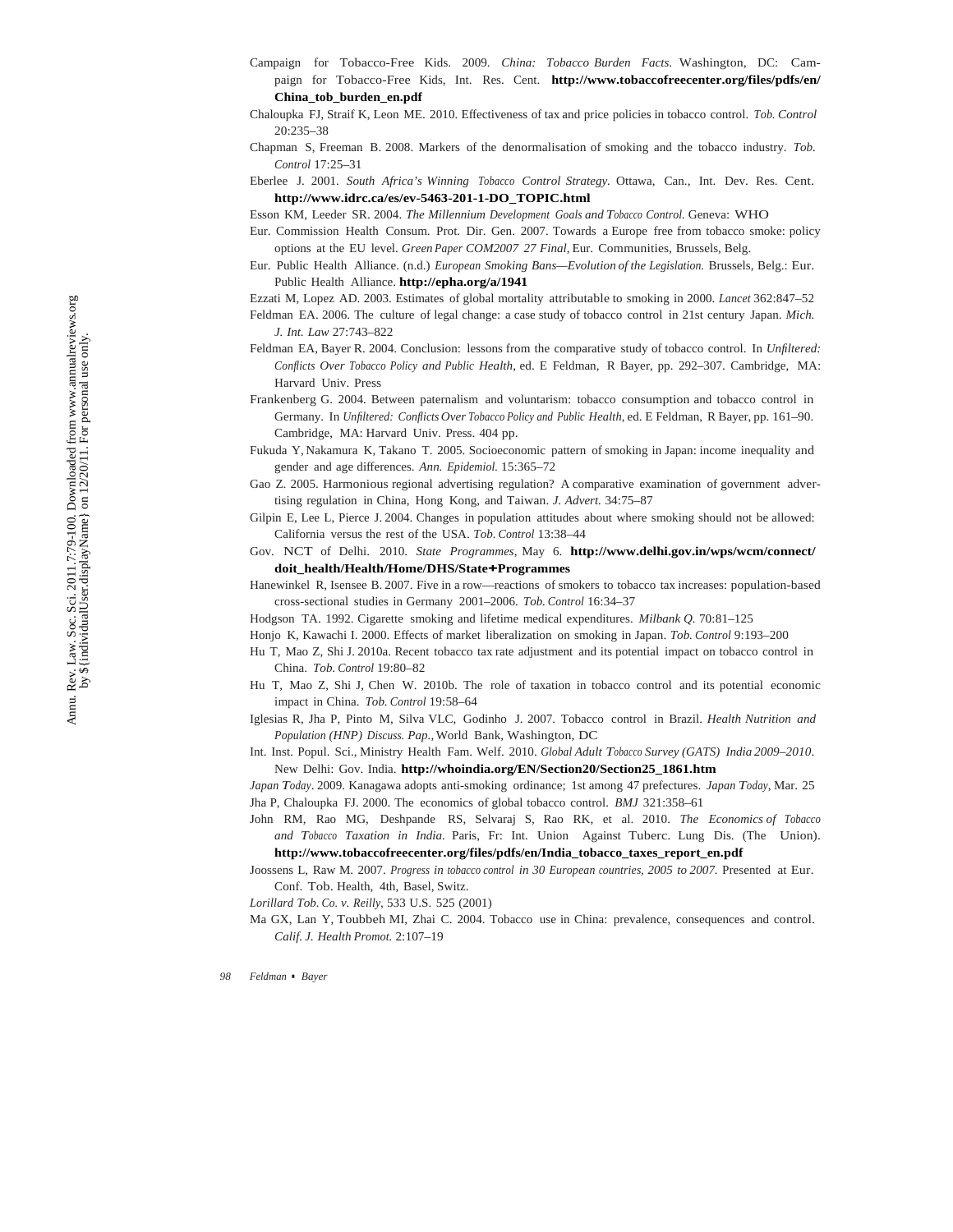- Ma J, Apelberg BJ, Avila-Tang E, Yang G, Ma S, et al. 2010. Workplace smoking restrictions in China: results from a six country survey. *Tob. Control* 19:403–9
- McCurry J. 2010. Japanese yen for smoking tested by 33% cigarette price rise. *Guardian*, Oct. 6. **http://www.guardian.co.uk/world/2010/oct/06/japan-cigarette-tax-increase**
- McNeil D. 1998. South Africa sharply curbs smoking and tobacco advertising. *New York Times*, Nov. 19, p. A19
- Ministério da Saude, Inst. Nac. Câncer (INCA), Pan Am. Health Organ. 2010. *Global Adult Tobacco Survey, Brazil Report.* Rio de Janeiro: INCA/MS, PAHO. **http://new.paho.org/hq/dmdocuments/ 2010/GATS%202010%20Brazil%20Report%20en.pdf**
- Natl. Health Surveill. Agency (ANVISA). 1996. *Law 9.294, of 15 July 1996.* **http://www.anvisa.gov.br/ eng/tobacco/law\_9294.htm**
- Natl. Health Surveill. Agency (ANVISA). 2000. *Law 10.167, of 27 Dec. 2000.* **http://www.anvisa.gov.br/ eng/tobacco/law\_10.167.htm**
- Newman M, Bodoni S. 2006. EU-wide tobacco ad ban upheld by European Union's highest court. *Bloomberg News*, Dec. 12. **http://www.bloomberg.com/apps/news?pid=newsarchive&sid=a3U5tTDARAPI**
- Oppenheimer GM, Bayer R, Colgrove J. 2002. Health and human rights: old wine in new bottles? *J. Law Med. Ethics* 30(4)522–32
- Phelan J, Link B. 2005. Controlling disease and creating disparities: a fundamental cause perspective. *J. Gerontol. B* 60B(Spec. Issue):27–33
- Phillips L. 2010. *Commission Preparing Pan-European Smoking Ban*. Brussels, Belg., EUobserver.com. **http://euobserver.com/9/31021**
- Qian J, Cai M, Gao J, Tang S, Xua L, Critchley JA. 2010. Trends in smoking and quitting in China from 1993 to 2003: National Health Service Survey data. *Bull. WHO* 88:769–76
- Rabin RL. 2008. Tobacco control strategies: past efficacy and future promise. *Loyola Los Angeles Law Rev.* 41:1721–68
- Raymond MA, Taylor C. 2000. An analysis of product category restrictions in advertising in four major East Asian markets. *Int. Mark. Rev.* 17:287–304
- Reed H. 2010. The effects of increasing tobacco taxation: a cost benefit and public finances analysis. *ASH Rep.*, Action on Smoking and Health, Washington, DC. **http://www.ash.org.uk/tax/analysis**
- Rijo JM. 2008. Price elasticity estimates for tobacco products in India. *Health Policy Plan.* 23:200–9
- Sanchanta M. 2009. Japan considers higher tobacco taxes. *Wall Street J.*, Nov. 2. **http://online.wsj.com/ article/SB125716473476722663.html**
- Schroeder SA, Warner KE. 2010. Don't forget tobacco. *N. Engl. J. Med.* 363:201–4
- Shafey O, Eriksen M, Ross H, Mackay J. 2009. *The Tobacco Atlas*. New York: World Lung Found./Am. Cancer Soc. 3rd ed. **http://www.tobaccoatlas.org**
- Shimkhada R, Peabody JW. 2003. Tobacco control in India. *Bull. WHO* 81:48–52
- Sinha K. 2010. Tax on tobacco products flouts WHO's norms, says study. *Times India*, Oct. 7.

#### **http://articles.timesofindia.indiatimes.com/2010–10–07/india/28221979\_1\_tobacco-productsbidis-tobacco-companies**

Spinney L. 2007. Public smoking bans show signs of success in Europe. *Lancet* 369:1507–8

- Swart D, Panday S. 2003. *The Surveillance and Monitoring of Tobacco Control in South Africa*. Geneva: WHO
- Takeshi H. 1981. Non-smoking wives of heavy smokers have a higher risk of lung cancer: a study from Japan. *BMJ* 282:183–85
- *United News of India* (UNI). 2008. India to go smoke free from October 2, public to enforce law. 2008. *United News India*, Sept. 30
- *United News of India* (UNI). 2009. SC declines to permit use of name Marlboro for car rally. *United News India*, April 2
- Univ. Cape Town. 2001. Recent trends in smoking prevalence in South Africa: some evidence from AMPS data. *Res. Release No. 3*, *Jan.*, Econ. Tob. Control Proj., Univ. Cape Town, Cape Town, S. Afr.
- Van Walbeek C. 2005. *The economics of tobacco control in South Africa: towards an optimal policy mix.* PhD thesis. Appl. Fiscal Res. Cent., Univ. Cape Town, Rondebosch, S. Afr.
- World Bank. 2001. Economics of tobacco for the Africa (AFR) region. *Reg. Rep. Africa (AFR)*, World Bank, Washington, DC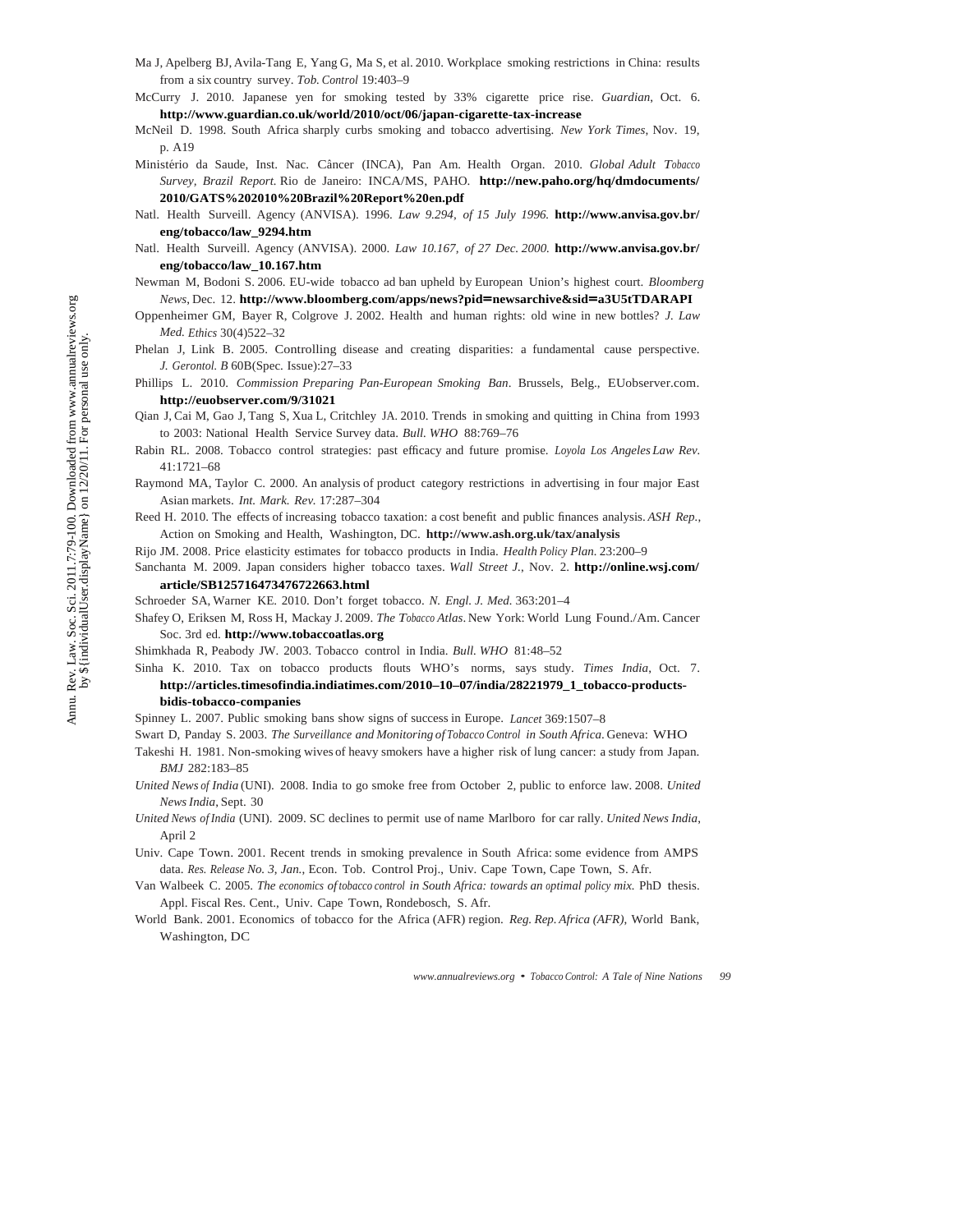- World Health Organ. (WHO). 1996. *International Framework Convention for Tobacco Control*, WHA Resolut. 49.17, World Health Assem., 49th Assem., 6th Plenary Meet., WHO Doc. A49/VR/6, Geneva, WHO
- World Health Organ. (WHO). 2003. *WHO Framework Convention on Tobacco Control*. Geneva: WHO. **http://whqlibdoc.who.int/publications/2003/9241591013.pdf**

World Health Organ. (WHO). 2008. *2007 China Tobacco Control Report.* Geneva: WHO

- World Health Organ. (WHO). 2009. *WHO Report on the Global Tobacco Epidemic, 2009.* Geneva: WHO. **http://whqlibdoc.who.int/publications/2009/9789241563918\_eng\_full.pdf**
- WHO Reg. Off. Afr. 2010. *Report Card on the WHO Framework Convention on Tobacco Control: South Africa.* Geneva: WHO. **http://www.afro.who.int/index.php?option=com\_docman&task=doc\_ download&gid=5918**
- WHO Reg. Off. Eur. 2002. *The European Report on Tobacco Control Policy: Review Implementation of the Third Action Plan for a Tobacco-Free Europe 1997–2001.* Copenhagen, Den.: WHO Reg. Off. Eur. **http://www. euro.who.int/en/what-we-do/health-topics/disease-prevention/tobacco/publications/2002/ european-report-on-tobacco-control-policy**
- WHO Reg. Off. Eur. 2007. *The European Tobacco Control Report 2007.* Copenhagen, Den.: WHO Reg. Off. Eur. **http://www.euro.who.int/en/what-we-publish/abstracts/european-tobacco-control-report-2007**
- Wright AA, Katz IT. 2007. Tobacco tightrope: balancing disease prevention and economic development in China. *N. Engl. J. Med.* 356:1493–96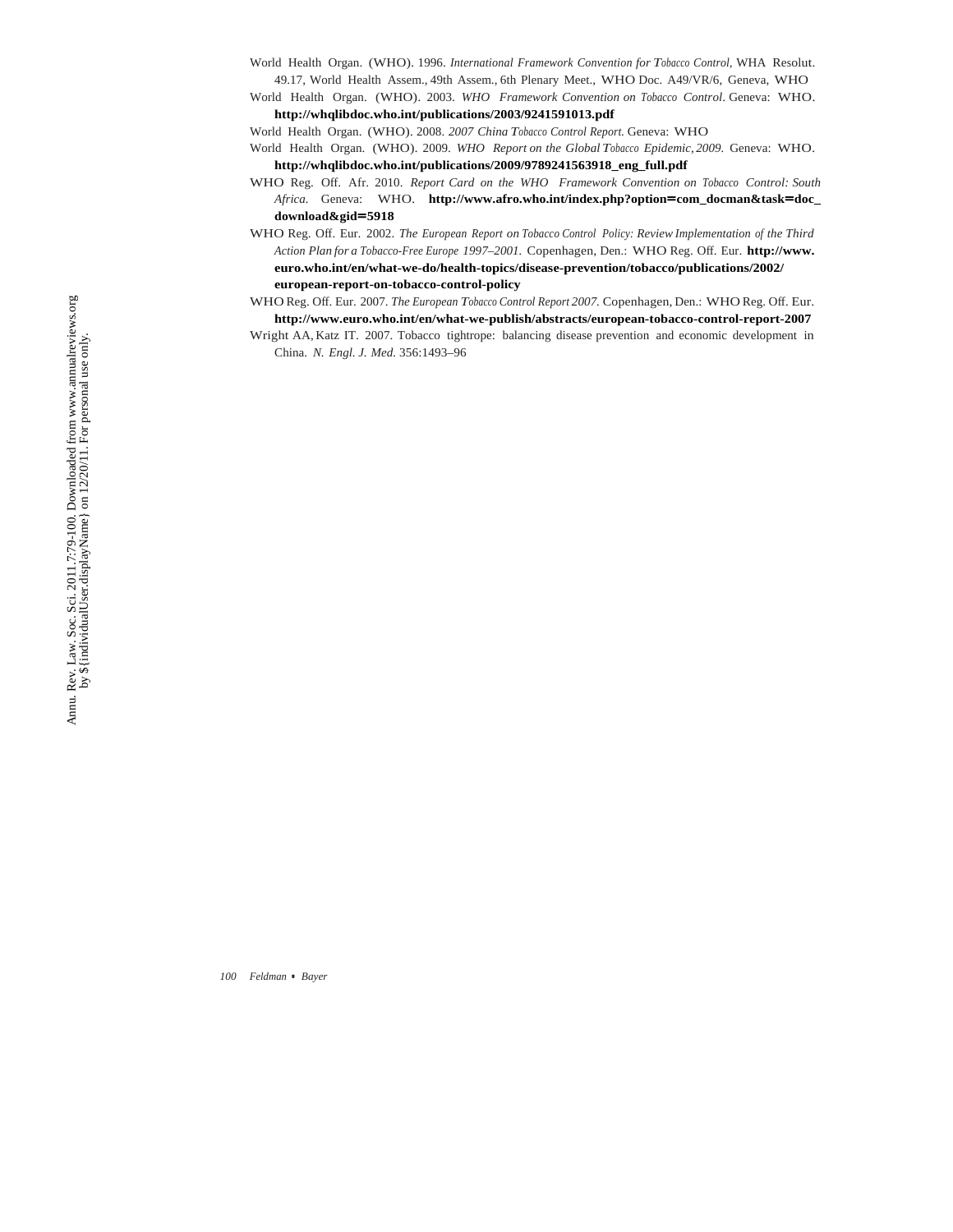# $\mathbb{A}$

*v*

**Annual Review of Law and Social Science**

#### Volume 7, 2011

## The Legislative Dismantling of a Colonial and an Apartheid State *Sally Falk Moore* **♣♣♣♣♣♣♣♣♣♣♣♣♣♣♣♣♣♣♣♣♣♣♣♣♣♣♣♣♣♣♣♣♣♣♣♣♣♣♣♣♣♣♣♣♣♣♣♣♣♣♣♣♣♣♣♣♣♣♣♣♣♣♣ ♣♣♣♣♣♣♣♣♣♣♣♣♣♣♣♣** 1 Credible Causal Inference for Empirical Legal Studies *Daniel E. Ho and Donald B. Rubin* **♣♣♣♣♣♣♣♣♣♣♣♣♣♣♣♣♣♣♣♣♣♣♣♣♣♣♣♣♣♣♣♣♣♣♣♣♣♣♣♣♣♣♣♣♣♣♣♣♣♣♣♣♣♣♣♣ ♣** 17 Race and Inequality in the War on Drugs *Doris Marie Provine* **♣♣♣♣♣♣♣♣♣♣♣♣♣♣♣♣♣♣♣♣♣♣♣♣♣♣♣♣♣♣♣♣♣♣♣♣♣♣♣♣♣♣♣♣♣♣♣♣♣♣♣♣♣♣♣♣♣♣♣♣♣♣♣ ♣♣♣♣♣♣♣♣♣♣ ♣** 41 Assessing Drug Prohibition and Its Alternatives: A Guide for Agnostics *Robert J. MacCoun and Peter Reuter* **♣♣♣♣♣♣♣♣♣♣♣♣♣♣♣♣♣♣♣♣♣♣♣♣♣♣♣♣♣♣♣♣♣♣♣♣♣♣♣♣♣♣♣♣♣♣♣♣♣♣♣♣♣♣ ♣** 61 The Triumph and Tragedy of Tobacco Control: A Tale of Nine Nations *Eric A. Feldman and Ronald Bayer* **♣♣♣♣♣♣♣♣♣♣♣♣♣♣♣♣♣♣♣♣♣♣♣♣♣♣♣♣♣♣♣♣♣♣♣♣♣♣♣♣♣♣♣♣♣♣♣♣♣♣♣♣♣♣♣♣♣ ♣** 79 Privatization and Accountability *Laura A. Dickinson* **♣♣♣♣♣♣♣♣♣♣♣♣♣♣♣♣♣♣♣♣♣♣♣♣♣♣♣♣♣♣♣♣♣♣♣♣♣♣♣♣♣♣♣♣♣♣♣♣♣♣♣♣♣♣♣♣♣♣♣♣♣♣♣ ♣♣♣♣♣♣♣♣♣♣** 101 The Conundrum of Financial Regulation: Origins, Controversies, and Prospects *Laureen Snider* **♣♣♣♣♣♣♣♣♣♣♣♣♣♣♣♣♣♣♣♣♣♣♣♣♣♣♣♣♣♣♣♣♣♣♣♣♣♣♣♣♣♣♣♣♣♣♣♣♣♣♣♣♣♣♣♣♣♣♣♣♣♣♣ ♣♣♣♣♣♣♣♣♣♣♣♣♣♣** 121 Corporate and Personal Bankruptcy Law *Michelle J. White* **♣♣♣♣♣♣♣♣♣♣♣♣♣♣♣♣♣♣♣♣♣♣♣♣♣♣♣♣♣♣♣♣♣♣♣♣♣♣♣♣♣♣♣♣♣♣♣♣♣♣♣♣♣♣♣♣♣♣♣♣♣♣♣ ♣♣♣♣♣♣♣♣♣♣♣♣** 139 Durkheim and Law: Divided Readings over *Division of Labor Carol J. Greenhouse* **♣♣♣♣♣♣♣♣♣♣♣♣♣♣♣♣♣♣♣♣♣♣♣♣♣♣♣♣♣♣♣♣♣♣♣♣♣♣♣♣♣♣♣♣♣♣♣♣♣♣♣♣♣♣♣♣♣♣♣♣♣♣♣ ♣♣♣♣♣♣♣♣♣** 165 Law and American Political Development *Pamela Brandwein* **♣♣♣♣♣♣♣♣♣♣♣♣♣♣♣♣♣♣♣♣♣♣♣♣♣♣♣♣♣♣♣♣♣♣♣♣♣♣♣♣♣♣♣♣♣♣♣♣♣♣♣♣♣♣♣♣♣♣♣♣♣♣♣ ♣♣♣♣♣♣♣♣♣♣♣** 187 The Legal Complex Lucien Karpik and Terence C. Halliday **HIMMON COMETABLE 312** 217 U.S. War and Emergency Powers: The Virtues of Constitutional Ambiguity *Gordon Silverstein* **♣♣♣♣♣♣♣♣♣♣♣♣♣♣♣♣♣♣♣♣♣♣♣♣♣♣♣♣♣♣♣♣♣♣♣♣♣♣♣♣♣♣♣♣♣♣♣♣♣♣♣♣♣♣♣♣♣♣♣♣♣♣♣ ♣♣♣♣♣♣♣♣♣♣♣** 237 The Political Science of Federalism *Jenna Bednar* **♣♣♣♣♣♣♣♣♣♣♣♣♣♣♣♣♣♣♣♣♣♣♣♣♣♣♣♣♣♣♣♣♣♣♣♣♣♣♣♣♣♣♣♣♣♣♣♣♣♣♣♣♣♣♣♣♣♣♣♣♣♣♣ ♣♣♣♣♣♣♣♣♣♣♣♣♣♣♣♣** 269

**Contents**